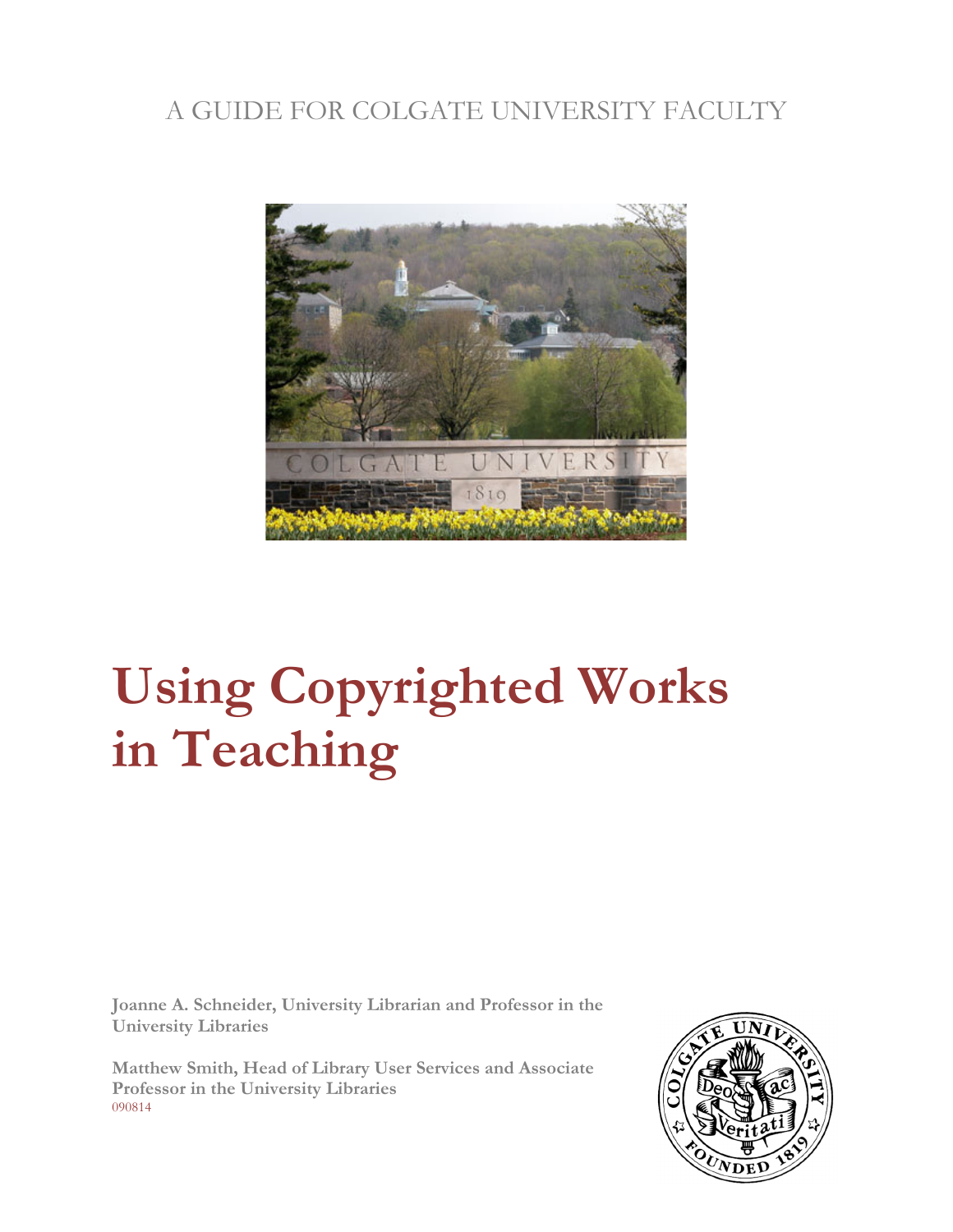# Table of Contents

|                                                                                                       | 3              |
|-------------------------------------------------------------------------------------------------------|----------------|
|                                                                                                       | $\overline{4}$ |
|                                                                                                       | 6              |
|                                                                                                       | 9              |
|                                                                                                       | 10             |
|                                                                                                       | 11             |
| $(c)$ Music and Audio $\dots \dots \dots \dots \dots \dots \dots \dots \dots \dots \dots \dots \dots$ | 13             |
|                                                                                                       | 15             |
|                                                                                                       | 16             |
|                                                                                                       | 17             |
|                                                                                                       | 20             |
|                                                                                                       | 20             |
|                                                                                                       | 20             |
| (c) Allowable Uses: Statutory Exceptions Including Distance and<br>Online Teaching Exception          | 21             |
|                                                                                                       | 23             |
|                                                                                                       | 24             |
|                                                                                                       | 25             |
|                                                                                                       | 25             |

Adapted from Dames, K. Matthew. **Using Copyrighted Works in Teaching**, Syracuse University, August 2012, by Joanne A. Schneider, University Librarian and Professor in the University Libraries, February 24, 2014. Reviewed by the Library Advisory Committee and George R. McGuire, Chairman, Intellectual Property Group, Bond Schoeneck & King, Syracuse, NY.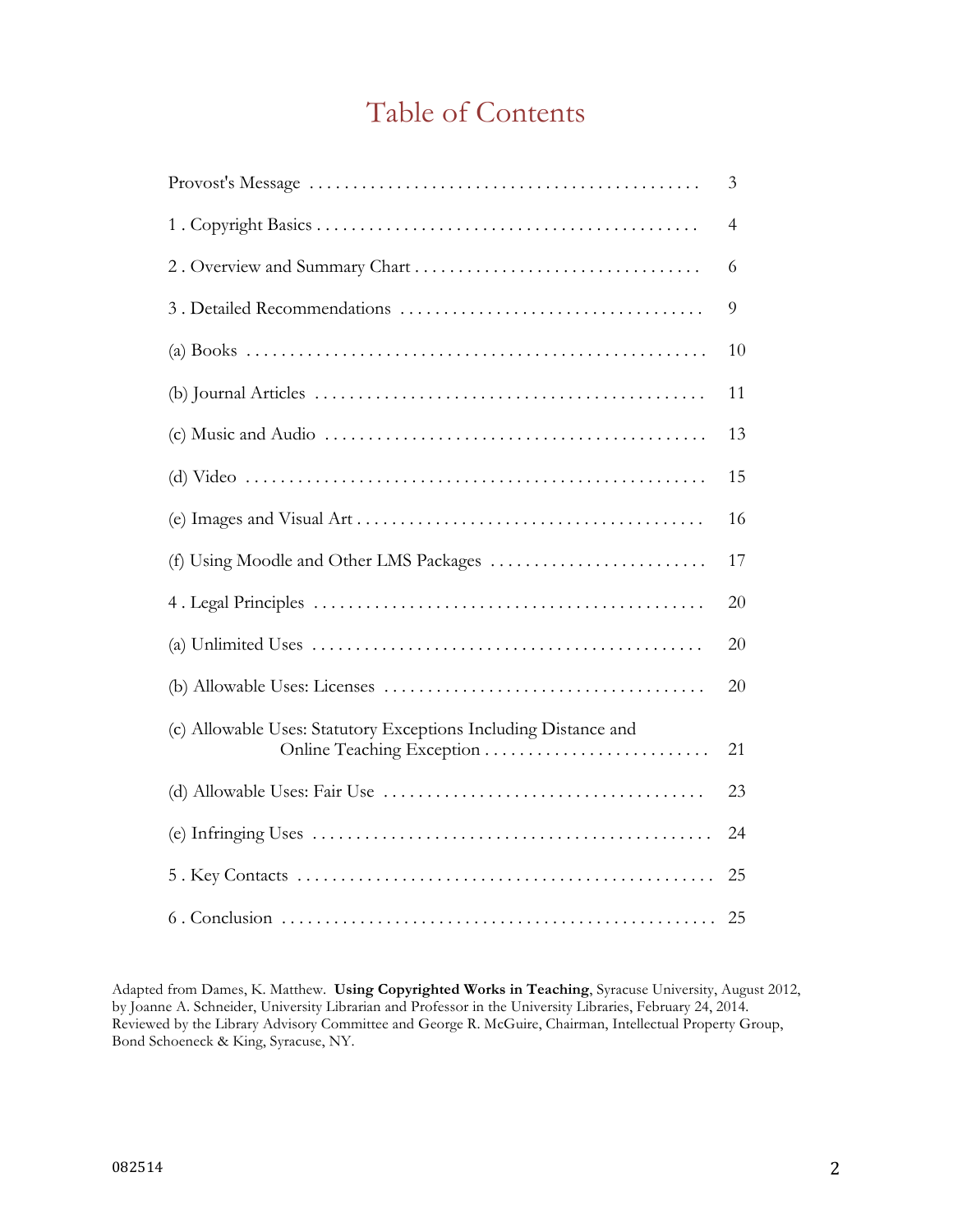# Provost's Message

*The purpose of the university is to develop wise, thoughtful, critical thinkers and perceptive leaders by encouraging young men and women to fulfill their potential through residence in a community that values all forms of intellectual rigor and respects the complexity of human understanding*. *— From the university mission statement* (Colgate *Academic Catalog*).

To achieve this goal, the free and open exchange of ideas is vital. In this spirit, this guide is intended to encourage all members of the Colgate community to share knowledge openly with colleagues, students and the public. Yet, the university adheres to the long-standing academic tradition and applicable laws that creators of works own the copyrights inherent in them resulting from their scholarly, pedagogical, and creative activities. This is the most prevalent form of intellectual property that affects the Colgate University community.

The university is committed to helping members of the Colgate community understand and comply with copyright laws. One way is by providing this guide to faculty and other community members to help them make informed, careful, and situation-sensitive decisions about the lawful use of work created by others, particularly in teaching. I am grateful for the efforts of Joanne A. Schneider, University Librarian, and the members of the Library Advisory Committee, chaired by Vijay Ramachandran, Associate Professor of Computer Science, who worked from 2011 through 2014 to help frame these complex issues and determine how best to provide guidance to our faculty. Thanks also go to the Committee on Information Technology that reviewed an earlier draft and provided useful comments. Finally, the Guide was reviewed by legal counsel at Bond Schoeneck & King in Syracuse. This will remain a living document that will be updated as needed to improve its clarity and utility.

Questions about the content of this Guide may be directed to Matt Smith, Head of User Services, University Libraries, msmith1@colgate.edu or 315-228-7302, or Joanne A. Schneider, University Librarian, jschneider@colgate.edu or 315-228-7361.

Douglas A. Hicks Provost and Dean of the Faculty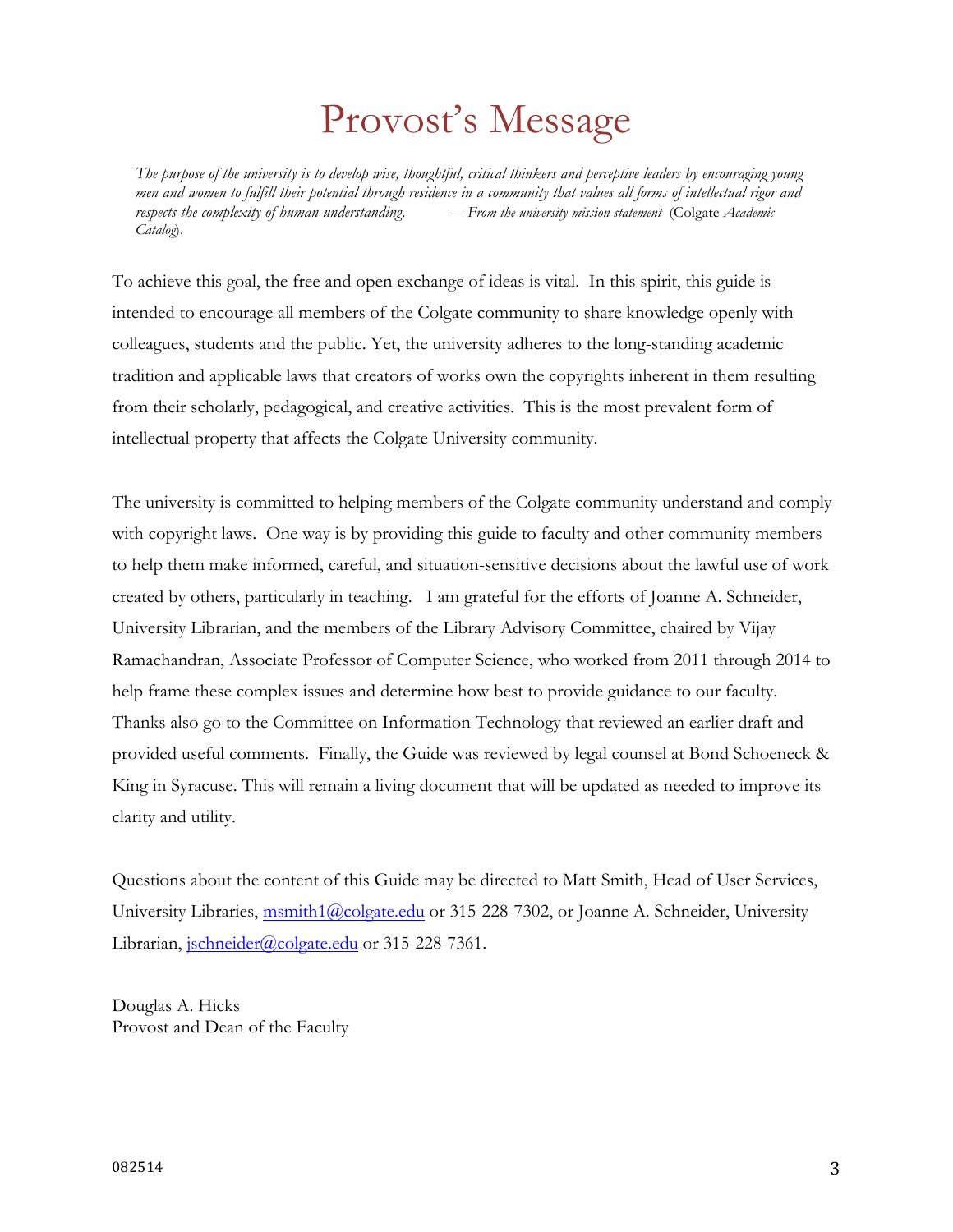# 1 Copyright Basics

Assume everything you use is protected by copyright law—even if there is no copyright notice.

» Copyright owners receive certain rights as soon as the work is created.

» Copyright owners provide licenses to people who want to use their works.

» Copyright exceptions allow faculty members to use limited portions of protected works without obtaining permission, and sometimes without obtaining a license.

The U.S. Copyright Office defines copyright as a form of intellectual property given to an author who creates "original works of authorship" that are "fixed in a tangible medium of expression." Examples of protected works include literary works, dramatic works, musical works (score and/or lyrics and/or fixed in a tangible medium), motion pictures, pictorial works, and sound recordings.

Copyright protection occurs automatically upon creation, whether or not the author registers the work with the Copyright Office. The protection typically lasts for the author's life, plus an additional 70 years.

Therefore, you can assume that virtually every work you encounter as a member of the Colgate University community—notes, articles, books, magazines, compact discs, DVDs, MP3 files, Web pages, computer code—is protected by copyright that is owned by a person or entity.

Federal law gives the copyright owner a bundle of exclusive rights, which she or he alone can exercise or delegate. These exclusive rights include the right to reproduce the work, the right to adapt the work, the right to distribute the work, and the right to perform publicly or display publicly certain types of works.

The right to grant permission for use of protected works belongs to the copyright owner. In certain cases, however, members of the public may use protected works in spite of an owner's rights. Copyright exceptions (also called limitations) curb an owner's exclusive rights and allow non-owners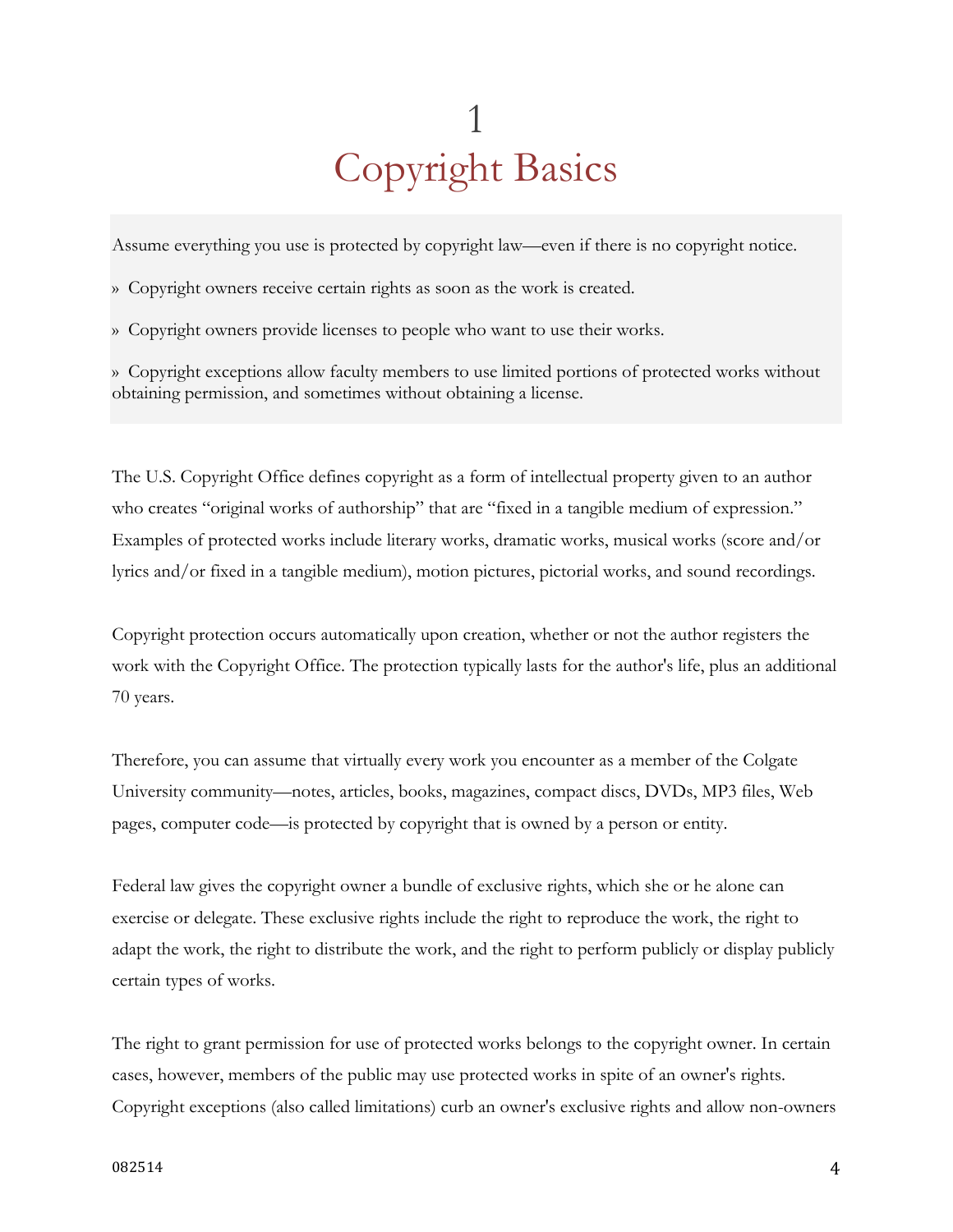to use portions of a work for public interest purposes, sometimes without requiring the owner's permission or without requiring payment of a permission fee. Common copyright exceptions that apply in higher education are the classroom and online teaching exceptions and fair use [see pp.21ff]

Beginning summer 2014, the Libraries have subscribed to the Copyright Clearance Center (CCC) Academic License. This brings CCC's Academic Repertoire, an extensive collection of rights owned by publishers whose materials are frequently used by colleges and universities, into the web of rights Colgate University uses to manage copyright infringement risk. The Annual License allows faculty, students and staff at Colgate to copy and distribute the Academic Repertoire's *text-based materials*, such as book chapters, journal articles, a poem, essay or excerpt, through electronic reserves, a course management system, coursepacks, classroom handouts, research collaboration and administrative communications. The Academic Repertoire includes over a million titles.

We recommend that faculty utilize the Libraries Course Reserves process to post book chapters, journal articles, or a poem, essay or excerpt to electronic reserves via Moodle since library staff will insure coverage and secure permissions for what we anticipate will be a very small number of items.

Or, to see for yourself if the article or chapter you wish to post for your students is covered under the CCC license, search for the publication title at http://www.copyright.com/ACLAcademic.

Types of use not covered the Academic License are copying an entire work or most of it, noneducational uses (e.g. promotional and advertising), performance rights, graphic material without the accompanying text, interlibrary loan, and some items covered by the license but subject to individual publisher restrictions as noted in the license.

The rights provided by the CCC Annual License are reflected in this document, joining those already made available through library licenses to databases of journals and books in digital format, federal government materials in the public domain, open access materials and copyright law's fair use provision.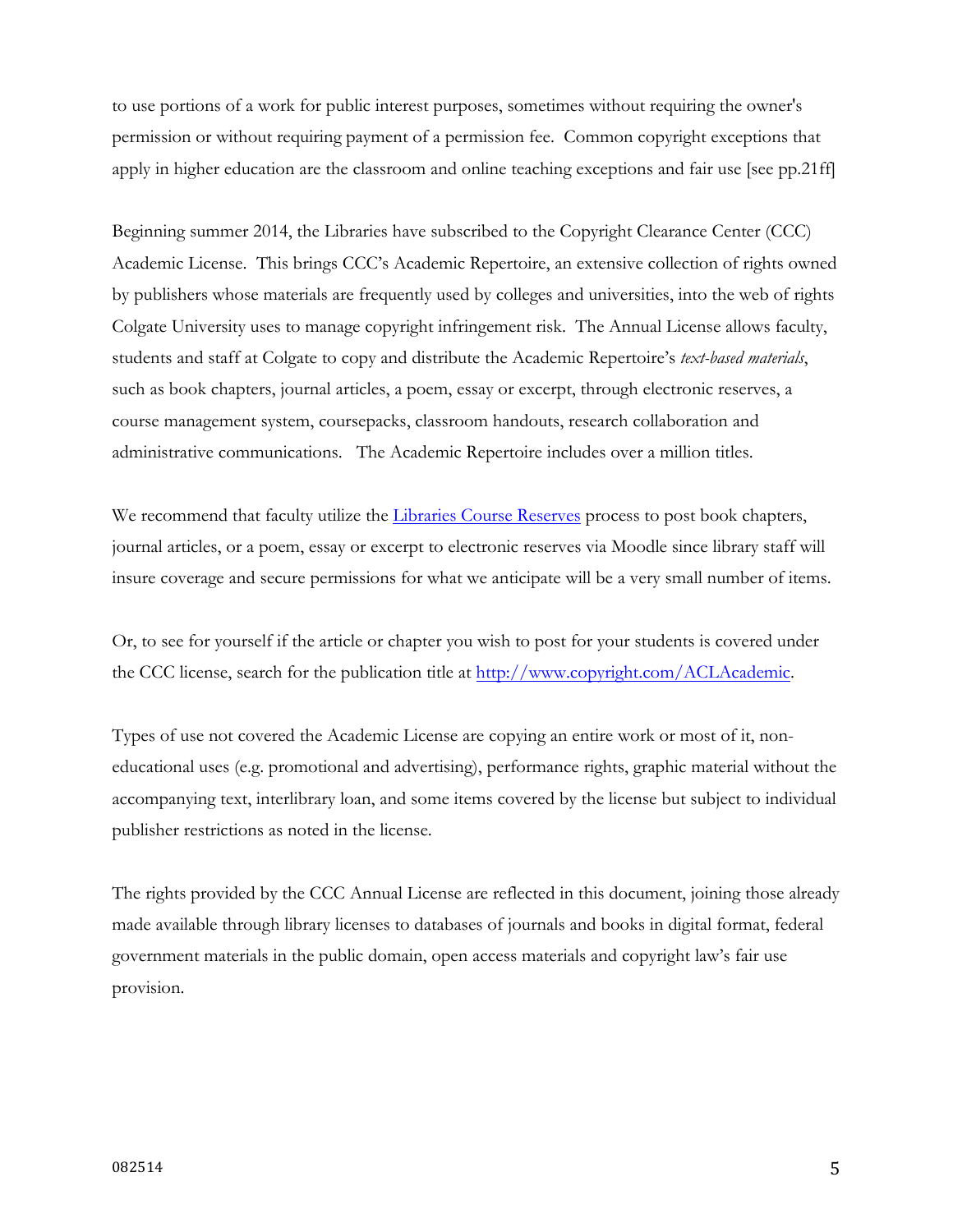# 2 **Overview**

The chart on the following page provides a decision-making framework for permissible uses of copyrighted works within the context of teaching and instruction. More detailed information follows this. Contact Matt Smith, the University Libraries' Head of User Services at x7302 or msmith2@colgate.edu to get answers to any recommendations, use, or permissions questions.

# Key Summary Points and Summary Chart

» Due to our CCC Academic License, faculty members are able to use portions of copyrighted works such as journal articles and book chapters repeatedly from semester to semester.

» Under limited circumstances, an entire work may be used without permission or payment for curricular purposes (e.g., you hold the copyright or the work is in the public domain).

» University/Libraries-licensed resources, including full-text articles, e-books, and music, may be used freely within the license's terms and conditions.

» The broader category of fair use exceptions is determined by a four-factor, fact-specific test, not merely by intended educational or scholarly use.

» These recommendations may change according to facts, law, or University policy.

» When planning courses, allow sufficient time for possible copyright consultation and permissions.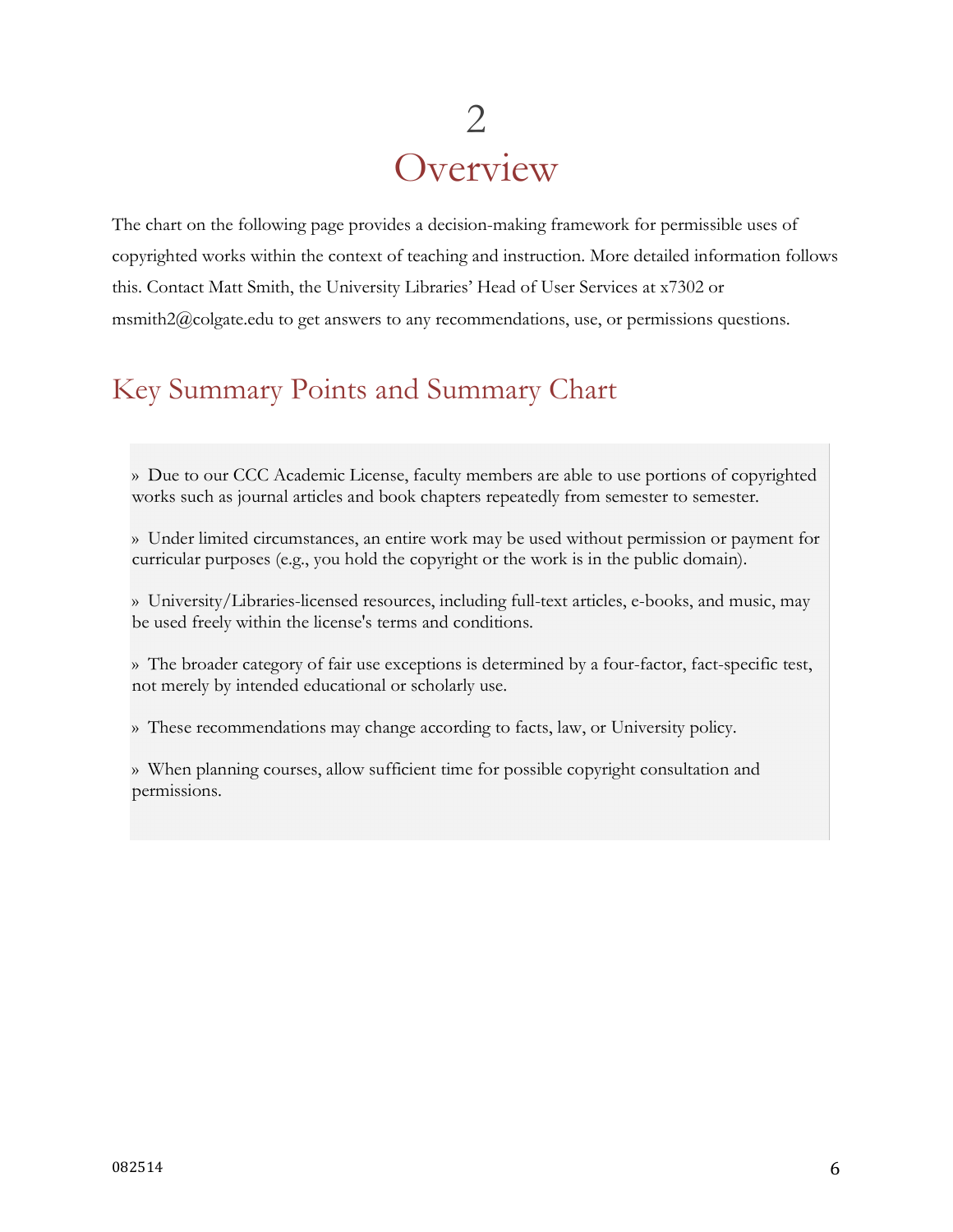| <b>MEDIUM</b>                  | <b>WHAT YOU MAY DO</b>                                                                                                                                                                                                                                                                                                                                                                                                                                                                                                    | <b>ALTERNATIVES AND</b>                                                                                                                                                                                                                                                                                                                                                                                                                                                               |
|--------------------------------|---------------------------------------------------------------------------------------------------------------------------------------------------------------------------------------------------------------------------------------------------------------------------------------------------------------------------------------------------------------------------------------------------------------------------------------------------------------------------------------------------------------------------|---------------------------------------------------------------------------------------------------------------------------------------------------------------------------------------------------------------------------------------------------------------------------------------------------------------------------------------------------------------------------------------------------------------------------------------------------------------------------------------|
|                                | WITHOUT SECURING PERMISSION                                                                                                                                                                                                                                                                                                                                                                                                                                                                                               | <b>RECOMMENDATIONS</b>                                                                                                                                                                                                                                                                                                                                                                                                                                                                |
| <b>Books</b> and<br>Monographs | >> Link to licensed full text where available.<br>>> Place essential resources on Library Course<br>Reserves or e-reserves.<br>>> If using library e-reserves, copy 10% of the book<br>or one chapter and use semester-to-semester.<br>>> If not using library e-reserves, copy 10% of the<br>book or one chapter, but only once.<br>>> Provide multiple hard copies to students for<br>classroom use.                                                                                                                    | >> Repeated use of chapters is allowed via<br>library e-reserves under CCC license.<br>>> If not using library e-reserves, avoid<br>posting scanned copies on Moodle or<br>elsewhere.<br>>> If not using library e-reserves, rotate &<br>update assignment materials regularly.<br>>> For entire works buy book or license e-<br>book.                                                                                                                                                |
| <b>Articles</b>                | >> Link from Moodle to full-text of Library licensed<br>e-resources.<br>>> Place essential resources on Library Course<br>Reserves or e-reserves.<br>>> If using e-reserves, copy 10% of the journal issue<br>or one article and use semester-to-semester.<br>>> If not using e-reserves, copy 10% of the journal<br>issue or one article but only once.                                                                                                                                                                  | >> Use existing Library resources in<br>online/print versions.<br>>> Repeated use of articles is allowed via e-<br>reserves under CCC license.<br>>> If not using e-reserves, avoid posting<br>scanned copies in Moodle or elsewhere.<br>>> If not using e-reserves, order<br>coursepacks from CU Document Services.                                                                                                                                                                  |
| Audio                          | >> Link to or stream available online audio.<br>>> Use 10% of the work or 30-second maximum of<br>song lyrics, sheet music, and video, but only once.<br>>> Play audio in class<br>>> Play online audio segments<br>>> Place essential resources on Library Course<br>Reserves or e-reserves.                                                                                                                                                                                                                             | >> Coordinate audio segment creation with<br>Moodle or ITS Media Services.<br>>> Use also may be covered by University<br>performance rights licenses.<br>>> Alternatives include buying the audio.                                                                                                                                                                                                                                                                                   |
| Video                          | >> Link to or stream online video where available.<br>>> Use three minutes or 10% of total work,<br>whichever is less, but only once.<br>>>Show video in class where connected to<br>curricular purpose.<br>>> Show online video segments where connected to<br>curricular purpose.<br>>> Place essential resources on Library Course<br>Reserves or e-reserves.                                                                                                                                                          | >> Coordinate video segment creation with<br>Moodle or ITS Media Services.<br>>> Non-curricular use (including student<br>clubs) requires a performance license.<br>>> DMCA exemptions may apply.<br>>> Alternatives include buying the video.                                                                                                                                                                                                                                        |
| Images                         | >> Use five copies of artistic or photographic<br>images, but only once.<br>>> Use 10% of the collection or 15 total images<br>from a published image collection, but only once.<br>>> Show images in class where connected to<br>curricular purpose.<br>>> Place essential resources on Library Course<br>Reserves or e-reserves.                                                                                                                                                                                        | >> Images created from photography and<br>scanning may qualify as fair use.<br>>> Using images outside Moodle or for<br>publication may not be a curricular use.                                                                                                                                                                                                                                                                                                                      |
| <b>Using Moodle</b>            | >> Use links to online material instead of uploading<br>copies.<br>>> Use Library Course Reserves or e-reserves for<br>book chapters and journal articles.<br>>> Make resources available only to enrolled<br>students for the semester.<br>>> Don't remove or interfere with copy protections<br>or copyright notices.<br>>> Except for journal articles and book chapters<br>posted via e-reserves, when posting copies made<br>within the guidelines, don't use the same work<br>repeatedly from semester to semester. | >> Repeated use of chapters and articles is<br>allowed via library e-reserves under CCC<br>license.<br>>> If not using library e-reserves, post<br>copies and chapters and articles for limited<br>duration.<br>>>Post copies of other copyrighted material<br>only in limited portions, for limited<br>duration.<br>>> Images created from photography and<br>scanning may qualify as fair use.<br>>> Using images outside Moodle or for<br>publication may not be a curricular use. |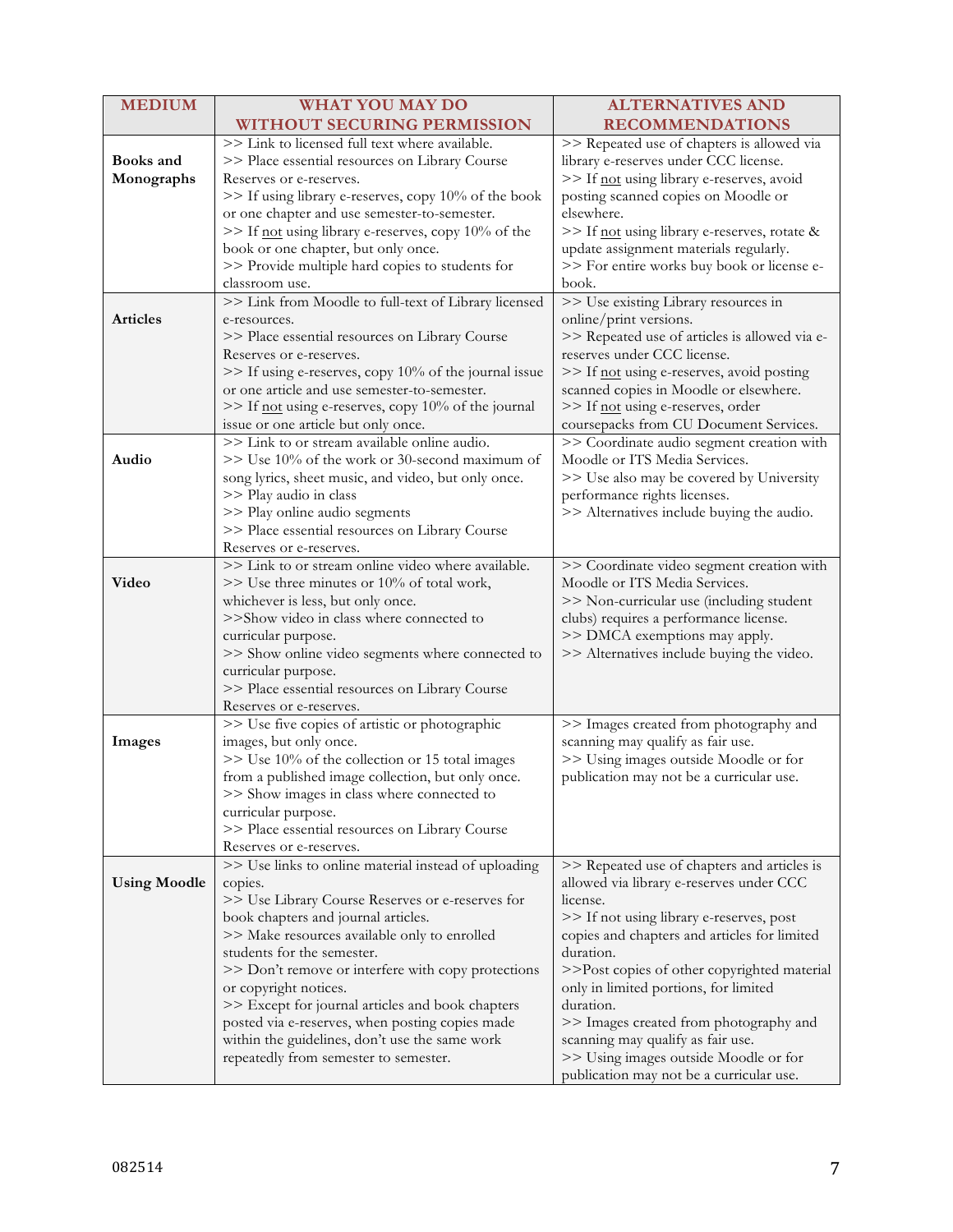#### CONTACTS for assistance in implementing these recommendations:

» General copyright questions: Matt Smith, Libraries Head of User Services, msmith1@colgate.edu or call x7302.

» Using Moodle/LMS: ITS Colgate Helpline at helpline@colgate.edu or call x7111.

» Coursepacks, permissions: in Document Services Chris Sheve, csheve@colgate.edu at x7486 or Michael Holobosky, mholobosky@colgate.edu at x6994.

» Working with video: ITS Colgate Helpline at helpline@colgate.edu or x7111.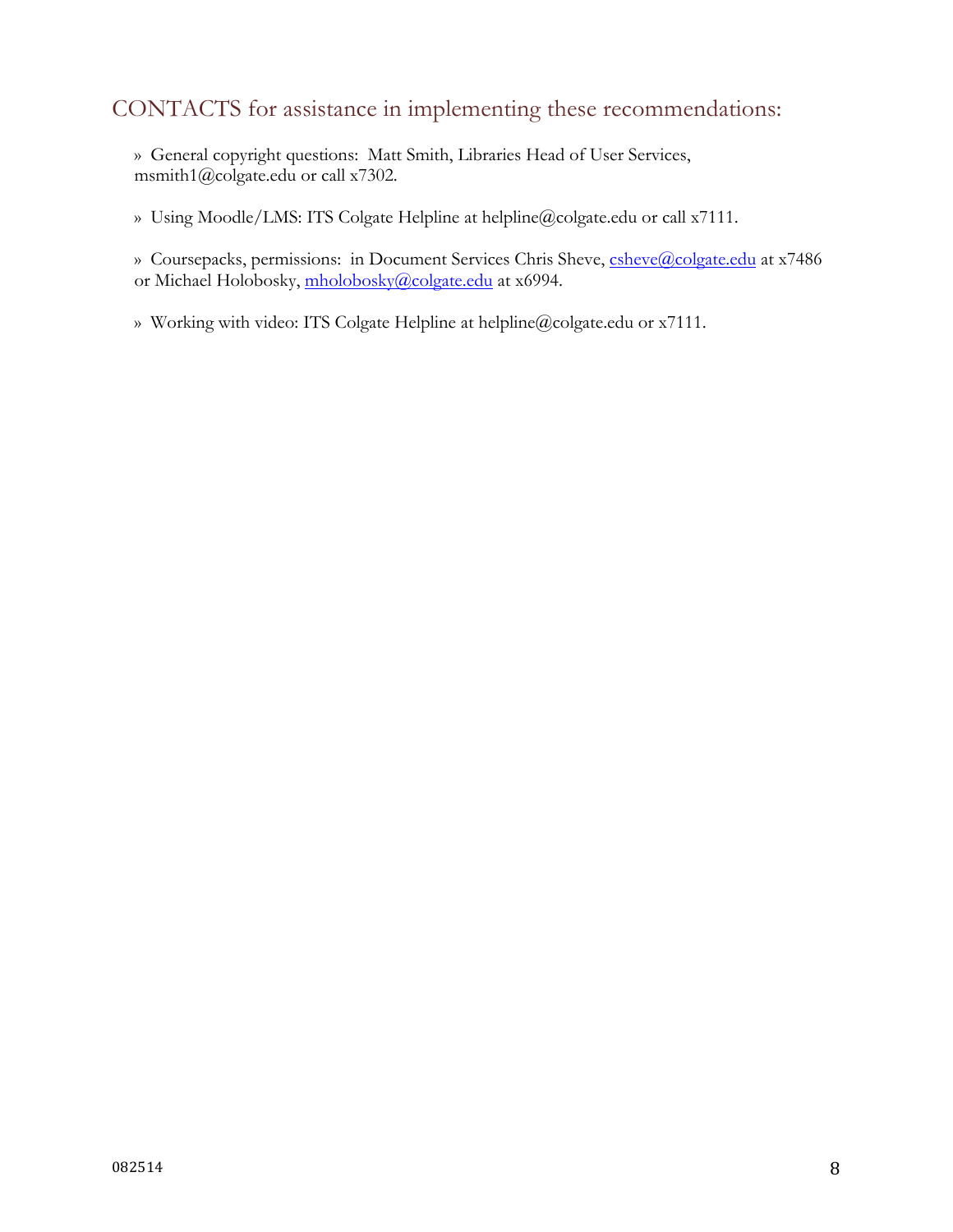# Detailed Recommendations

» Due to our CCC Academic License, faculty members are able to use portions of text-based copyrighted works such as book chapters and journal articles repeatedly from semester to semester via library e-reserves.

» If faculty members chose not to use library e-reserves, they may, without securing permission, use limited portions of copyrighted works for curricular purposes, if, as summarized in the Overview, the instructor's decision to make the copy is spontaneous and has not been made far enough in advance to reasonably expect a timely reply to a request for permission.

» Under limited circumstances, an entire work may be used for curricular purposes (e.g. public domain, you own the rights, work not eligible for copyright protection) without permission.

» Except for book chapters and journal articles or limited portions such as a poem, essay or excerpt, any time the instructor decides to make copies of limited portions of copyright works in a format different from the original, either permission must be sought or licensing utilized.

» Faculty are encouraged to make extensive use of works the University has licensed for the university community, including scholarly articles and music, within the license's terms and conditions.

As a general rule, you may, without first seeking permission or paying a fee, use limited portions of lawfully acquired copyrighted works for teaching purposes when using those works to support curriculum-based instructional activities.

You may even use an entire work without permission in limited circumstances, such as when the work is in the public domain, the work is not eligible for copyright protection, or where you own the rights in the work.

However, aside from book chapters and journal articles or limited portions such as a poem, essay or excerpt placed on library e-reserves, it is necessary also that the copying must be at the instance and inspiration of the instructor; and that the decision to use the work not have been made far enough in advance to reasonably expect a timely reply to a request for permission. Moreover, the copies must be for only one course in the school; no more than one short poem, article, story, essay, or two excerpts may be copied from a single author; and no more than three may be copied from a single collective work or periodical volume during one class term (although this does not apply to current new periodicals and newspapers, or to current news sections of other periodicals); and no more than nine instances of multiple copying for a single course must occur during one class term. Be aware, however, that the following prohibitions apply to both single copies for instructors and multiple copies for students: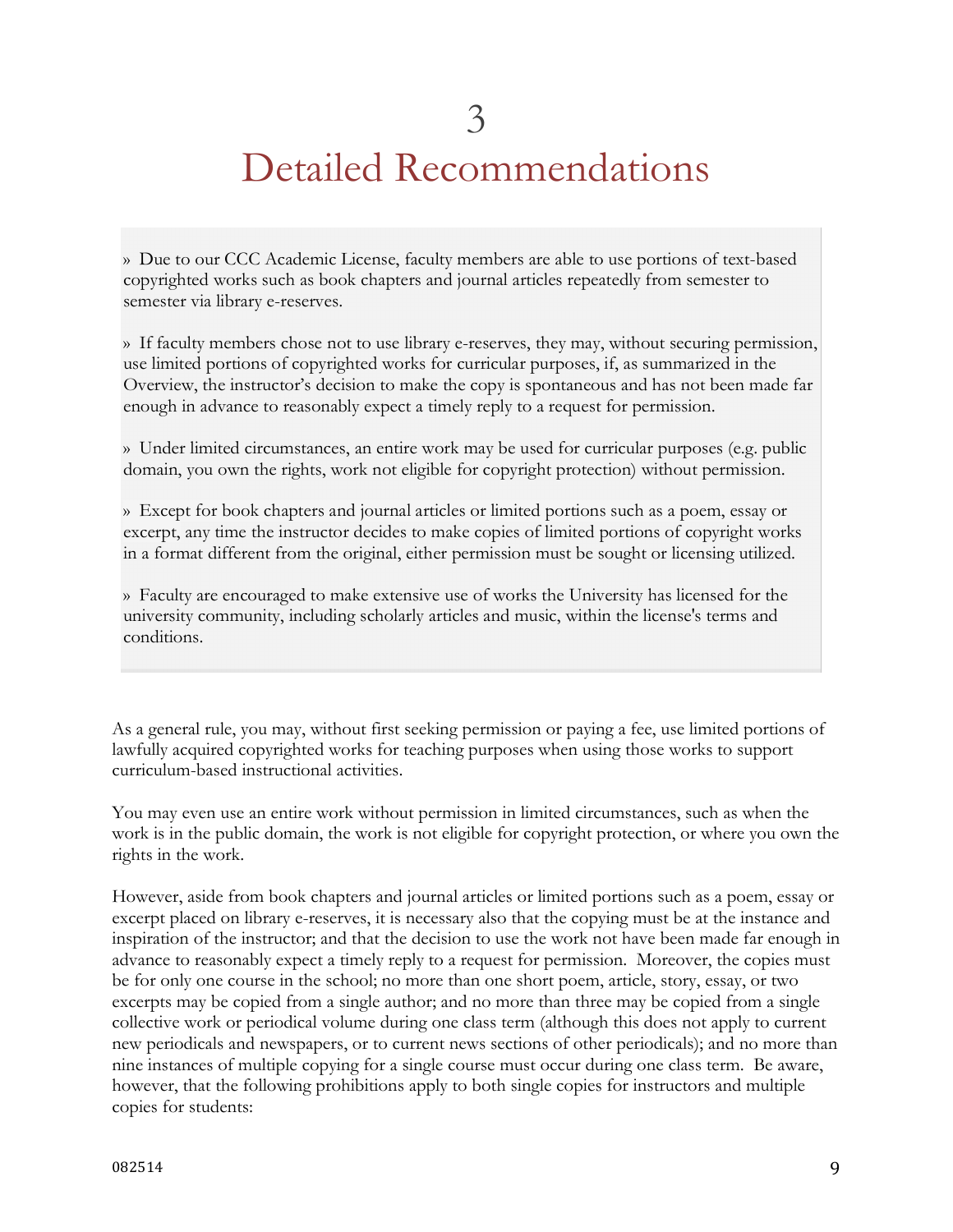1. Except for book chapters and journal articles placed on library e-reserves, the copying cannot be used to create, replace, or substitute for anthologies, compilations, or collective works;

2. Instructors may not copy works intended to be "consumable" in the course of study, including workbooks, exercises, standardized tests, test booklets, and answer sheets;

3. The copying cannot substitute for the purchase of books, publishers' reprints, or periodicals; cannot be directed by a higher authority, and; cannot be copied in more than one term; and

4. The student shall not be charged beyond the actual cost of photocopying.

You are encouraged to use works the University has licensed already. The University Libraries spend millions of dollars annually so that faculty and students can safely and legally access and use a wide range of scholarly journals, electronic books, and music. Use of licensed works—including works accessed through the Library's database collection and Creative Commons-licensed materials—are subject to the terms and conditions of the license agreement. The access and use terms of these agreements typically override copyright considerations, and may be broader than what copyright allows. In most cases, you may use these licensed works repeatedly (semester after semester) without incurring copyright charges or having to seek permission. The recommendations in this chapter provide endorsed principles for commonly used types of media. The use principles vary widely based upon medium.

The recommendations presume you are:

» Using copyrighted materials for teaching and curricular purposes, not for scholarly research, scholarly publication, or commercial purposes;

» Teaching for Colgate University, whether in a non-tenured or tenured/tenure-track status;

» Using one of the University's Learning Management Systems (LMS) for students to access course materials, whether the course meets exclusively in person; partially in person and partially online; or exclusively online. (A Learning Management System (LMS) is a software application for the administration, documentation, tracking, reporting and delivery of elearning education courses or training programs);

» Using legally purchased or legally obtained materials; and

» At all times abiding by the University's rules, regulations and policies, and applicable state and federal law.

# (a) Books

#### 1 . What Is Included

» Books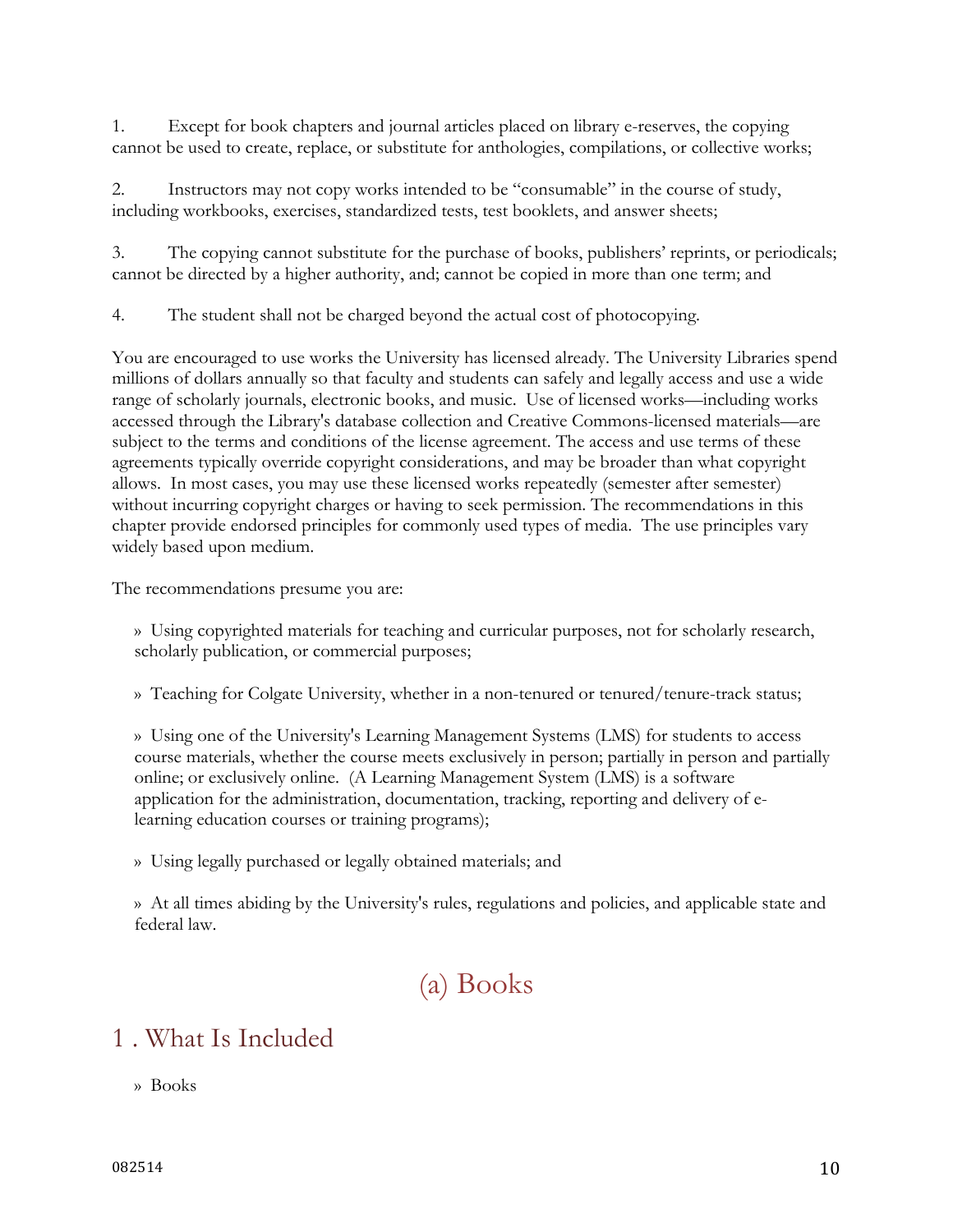- » Reports
- » Dissertations and theses

#### 2 . Use Recommendations

Ordinarily you may use 10% of the text or 1,000 words of a book, whichever is less, depending upon the book's content and subject matter, without prior permission. This typically will equate to a single book chapter. Unless you go through library e-reserves, if you use the same excerpt again in another semester, you must obtain permission.

#### 3 . Special Circumstances

» Poems: You may use an entire poem of fewer than 250 words. For multiple poems by a single author, use three poems or less. For multiple poems in an anthology, use five poems or less.

» Rotation principle: Unless you go through library e-reserves, be sure to rotate use of book chapters, both in class and on any university learning management system. If you are using the same book chapter for a single academic year, you should arrange to pay a permission fee for use during the next academic semester or use another resource.

» Digitizing books: Unless you go through library e-reserves, digitizing portions or chapters of books requires a format shift from the paper-based book to a digital document format (usually an Adobe Acrobat, or PDF file), and doing so may constitute copyright infringement. Consult the Libraries' Head of User Services prior to posting or distributing digitized content online, including the University's course management system.

» Unless you go through library e-reserves, if posting digitized material online, you are responsible for removing the article from the University's learning management system at the end of the semester, once grades have been submitted to the Registrar.

» Most licensed ebooks are suitable for inclusion in the University's courseware system via hyperlinks. Link to ebooks rather than digitizing portions of books.

# (b) Journal Articles

#### 1 . What Is Included

» Single articles from journals or multivolume serials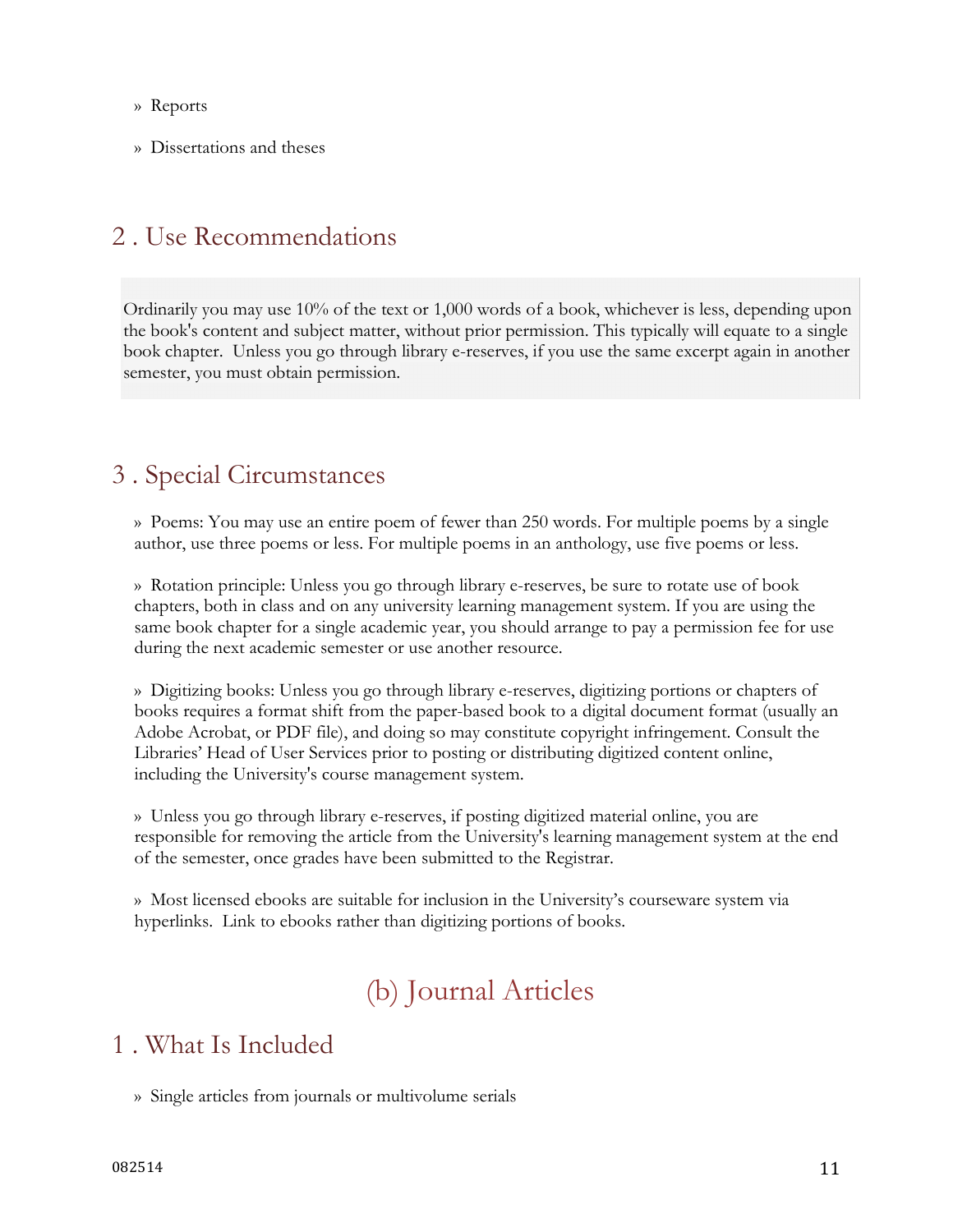- » Magazine articles
- » News articles

### 2 . Use Recommendations

The standards for using articles and serial material are:

» The entire work IF

- a hyperlink to the article is provided through the LMS to a University- licensed resource

OR

- the article is assigned in a syllabus AND students do their own research to find the article;

OR

- make a copy of the article available to students through library e-reserves

» If you do not go through library e-reserves, you may use  $10\%$  of the text or 1,000 words, whichever is less, without permission but you must obtain permission for a repeat use.

*Using links instead of posting electronic versions of articles (e.g., an Adobe Acrobat or Micro-soft Word document) into the LMS* avoids potentially problematic electronic copying and distribution. Alternatively, instructing students to search for and find the work on their own teaches useful research skills. Further, linking to the resource from the LMS limits access to students who are enrolled in the class; makes it unnecessary to remove posted articles at the end of each semester; limits the financial and paper costs that may arise through the production of coursepacks; and optimizes the use of resources on which the Library spends millions of dollars annually.

If you need help in locating appropriate scholarly articles or journals for your class, please contact your Library Liaison. A list of subject specialists is available online at http://exlibris.colgate.edu/services/departments/libraryfacliaisons.html.

### 3. Special Circumstances

**» Coursepacks:** These are copies of compiled articles or book chapters that are printed and reproduced for curricular and educational use. Without exception, coursepacks require payment of permission or reproduction fees, and often both. For more information contact Document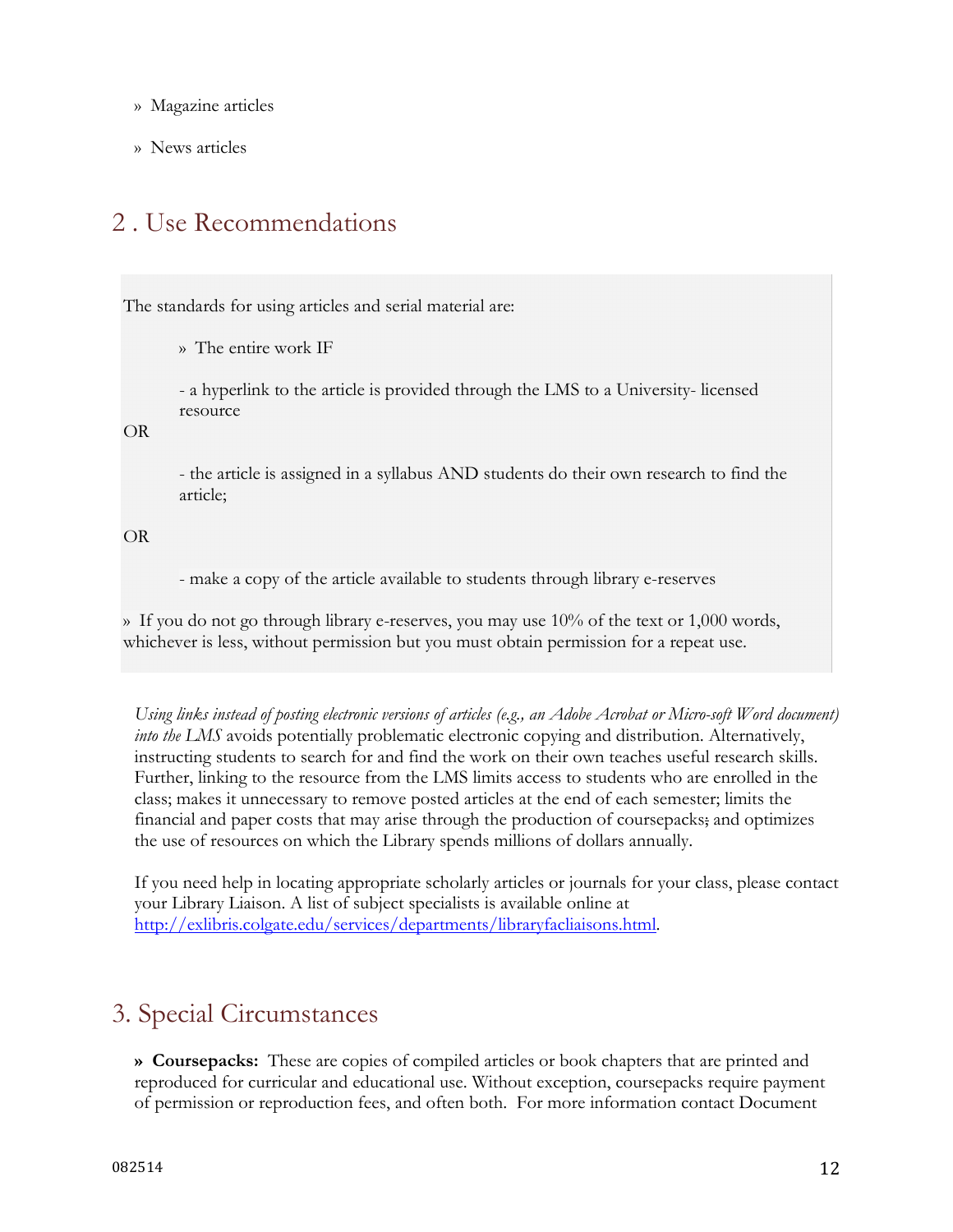and Mail Services: Chris Sheve, csheve@colgate.edu at x7486 or Michael Holobosky, mholobosky@colgate.edu at x6994

» **Database coverage**: Some of the Library's license agreements may exclude a resource or exclude the time frame in which a particular article was published. In these instances, you have several options. One option is to research whether a Web-based surrogate exists. Another option is to request the article through the Library's Interlibrary Loan (ILL) service and have it posted via library e-reserves. Or, if you do not go through library e-reserves, you may post these articles yourself, under the limitations described above, to the University's courseware system but then you are responsible for removing the ILL article at the end of the semester after grades have been submitted to the Registrar.

» **Articles that are unavailable through licensed resources**: Contact the Library subject liaison assigned to your department/program for information on how to access or make available materials that are not available through the Library's electronic resources collection. A list of subject liaisons is available at

http://exlibris.colgate.edu/services/departments/libraryfacliaisons.html

» **Articles that are available via pay-per-use**: Do not to link to digital resources that incur a per-use fee, e.g. articles obtain through the Wiley Blackwell token program. Instead, contact Bonnie Kupris, the Libraries' Electronic Reserves Coordinator, at x6562 or bkupris@colgate.edu for assistance.

» **Posting links through Moodle/LMS**: For help with posting article links through the University's LMS, please contact Bonnie Kupris, Electronic Reserves Assistant, at x6562 or bkupris@colgate.edu, Kristi Mangine, Science Library Coordinator, at x7312 or kmangine@colgate.edu, or Mike Poulin, Head of Digital Initiatives and Resources, at x7025 or mpoulin@colgate.edu. *Note that persistent links captured on campus will generally not work "off campus" without additional formatting*.

# (c) Music and Audio

### 1 . What Is Included

- » Non-music audio recordings (all analog and digital formats)
- » Sound recordings (all analog and digital formats)
- » Song lyrics
- » Sheet music and scores
- » Music video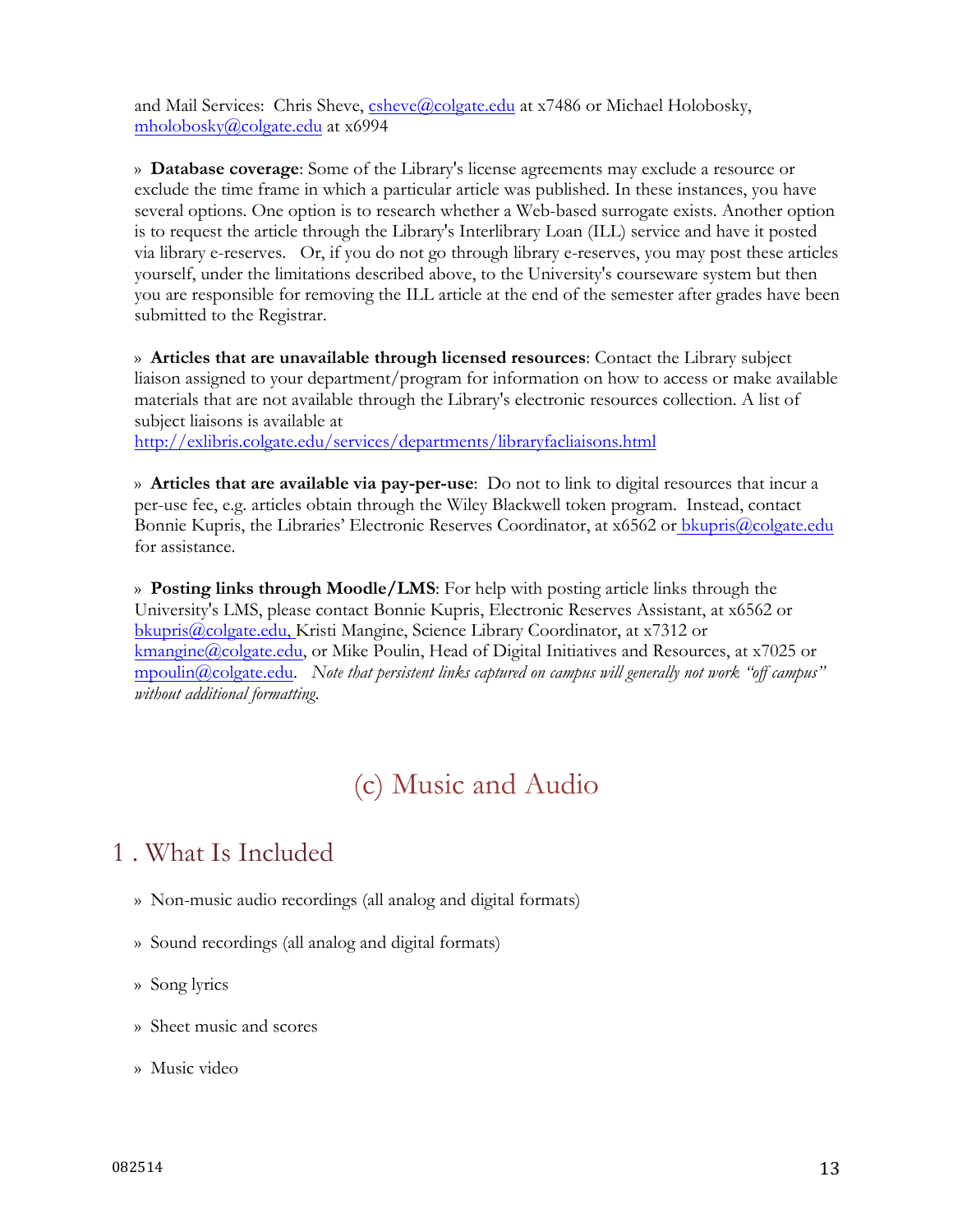### 2 . Use Recommendations

The standard for using music or audio without prior permission is to:

» stream sound recordings and non-music audio recordings;

#### AND

 » limit song lyrics, sheet music and music video to 10% or a 30-second maximum (first-time use only).

The University maintains performance rights licenses that allow a wide range of musical performances on campus, including through the University's courseware management system. These licenses allow instructors to use sound recordings, the main audio category, for curricular purposes. Instructors are responsible, however, for preparing audio files for use in the University's courseware management system.

### 3 . Special Circumstances

**» Format shifting**: Although the University's performance rights licenses allow you to stream sound recordings through Moodle or other University-owned and authorized learning management systems, they do not allow the sound recording to be copied or digitized for the purpose of transferring a physical format (e.g., album, compact disc) to a digital format. Please consult with the Libraries Head of User Services before adding format-shifted—or "ripped" music to the University's course management system.

» **iTunes and other digitally licensed copies**: Most legally licensed digital music files are bound by a contract that says they can be used for personal purposes only. Such a contract precludes faculty from placing such files on the University learning management system for curricular purposes.

» **In-class performances**: You may play legally purchased or owned music within the physical classroom for curricular and teaching purposes.

» **Lyrics, sheet music and tablature**: Use of scores, sheet music, tablature, and lyric books almost always requires faculty and students to purchase such materials or license them from an approved online repository.

» **Special edits**: If you alter or edit the work, be careful not to change the work's fundamental character.

» **Historic sound recordings**: Sound recordings that were made prior to February 15, 1972, fall into a special category outside the University's performance rights license. Please contact the Libraries Head of User Services if your class requires routine access to such material.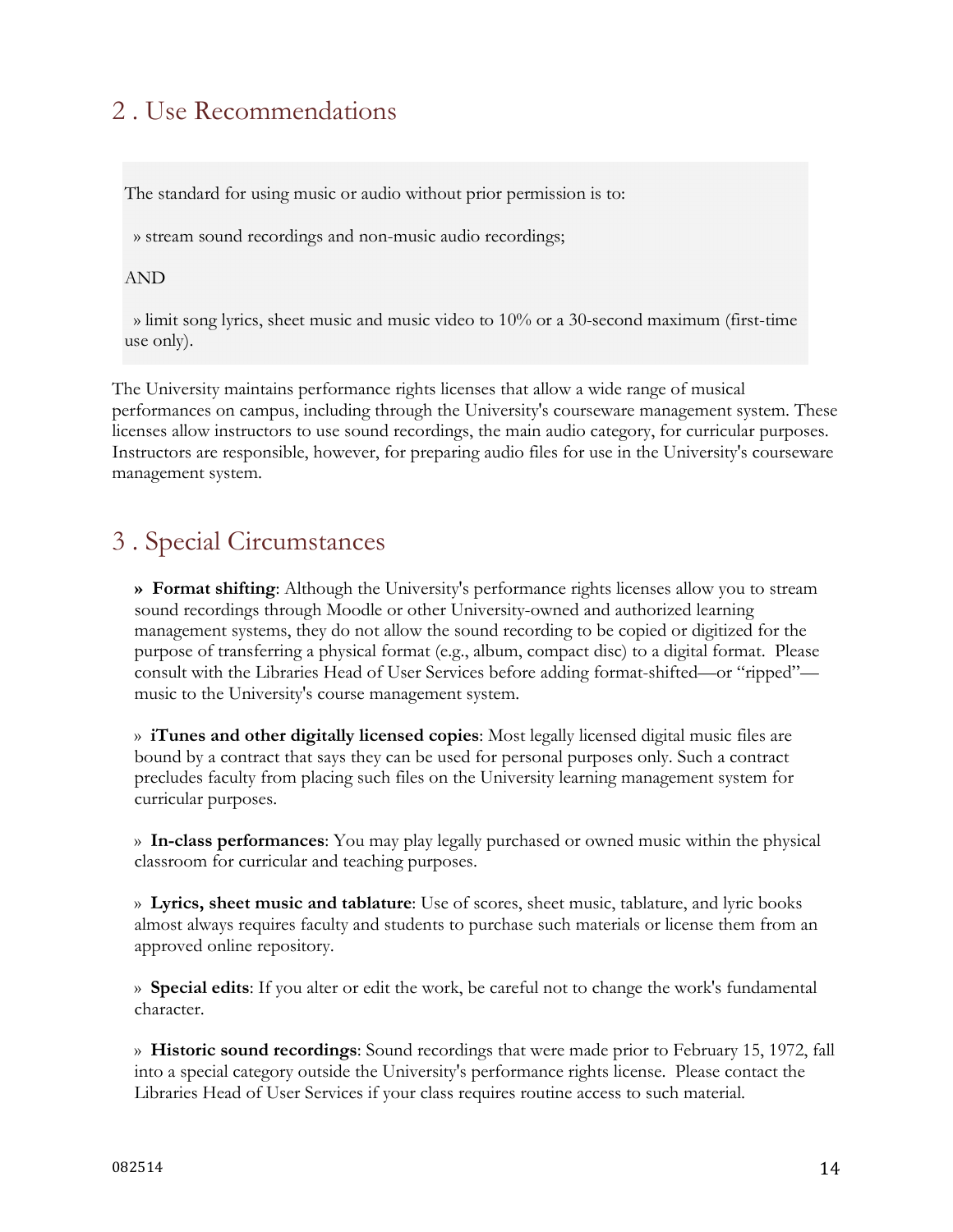» **Bootleg copies**: Under no circumstance should faculty members upload any bootleg, gray market, black market, promotional audio, or clips from such sources to the University's courseware management system.

» **Streaming audio files through Moodle/LMS**: For help with streaming audio files through the University's courseware system, please contact the ITS Colgate Helpline at helpline@colgate.edu or x7111.

# (d) Video

#### 1 . What Is Included

- » Film (any format)
- » Video (any format)

#### 2 . Use Recommendations

The standard for copying a video without copyright permission for a first use is three minutes or 10% of the total work, whichever is less.

Please contact the ITS Colgate Helpline at helpline@colgate.edu or call x7111 for guidance on how to prepare video clips for curricular use on the University's courseware management system.

### 3 . Special Circumstances

» **Format shifting**: Unlike with music, the University does not maintain a broad performance rights license that covers video use. Additionally, federal laws do not clearly allow individuals or University personnel to copy or digitize commercially released videos, especially when those videos contain an encryption scheme. In 2010, however, the Librarian of Congress, upon recommendation from the Register of Copyright, concluded that consumers may bypass the encryption on "lawfully made and acquired … motion pictures on DVDs" in order to "incorporate short portions … into new works for the purpose of criticism or comment," when the owner reasonably believes that doing so "is necessary to fulfill the purpose of the use in … educational uses by college and university professors." Please contact the ITS Colgate Helpline at helpline@colgate.edu or call x7111 for further instructions on implementing proper procedures for developing video snippets

» **Full films**: Should you require that students review an entire film for curricular purposes, the options are (a) show the film in class (either during the regularly scheduled class time or a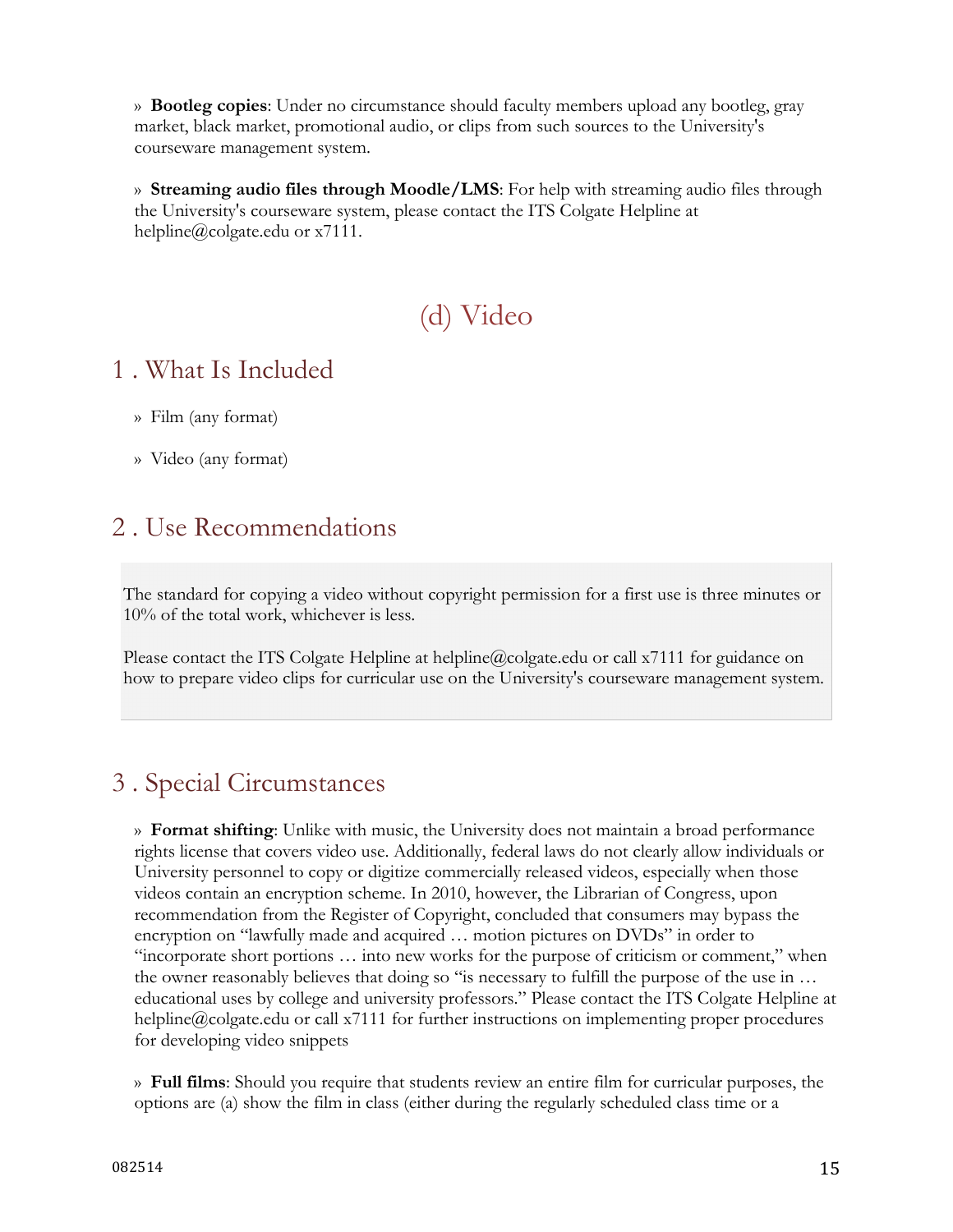separate time where the viewing is limited to class members); (b) require students to purchase the film; (c) require students to rent the film.

» **Libraries film collection**: Films that the Libraries owns may be checked out for in class viewing, but you should avoid using these films for the purposes of format shifting or creating short film clips. The Libraries have obtained streaming rights for a small number of films as indicated in the bibliographic record for the item in the online catalog. You may use a hyperlink in your LMS for students to use to access the recording.

» **Non-instructional video showings**: You may play videos you have bought or own within the classroom for curricular and teaching purposes. But showing video or film for other purposes – including film festivals not connected to a regularly scheduled class, student film night, or student club movie showings – likely requires payment of a separate performance license fee. Contact Rhonda Pancoe, Library Media Acquisitions Coordinator, x7858, rpancoe@colgate.edu.

» **Bootleg copies**: Under no circumstance should you upload any bootleg, gray market, black market, or promotional video, or clips from such sources, to the Moodle or another university online platform.

**» Streaming video files through Moodle/LMS**: For help with streaming video files through the University's courseware system, please contact the ITS Colgate Helpline at helpline@colgate.edu or call x7111 for guidance.

# (e) Images and Visual Art

#### 1 . What Is Included

- » Illustrations and drawings
- » Paintings
- » Photographs
- » Slides
- » Comic books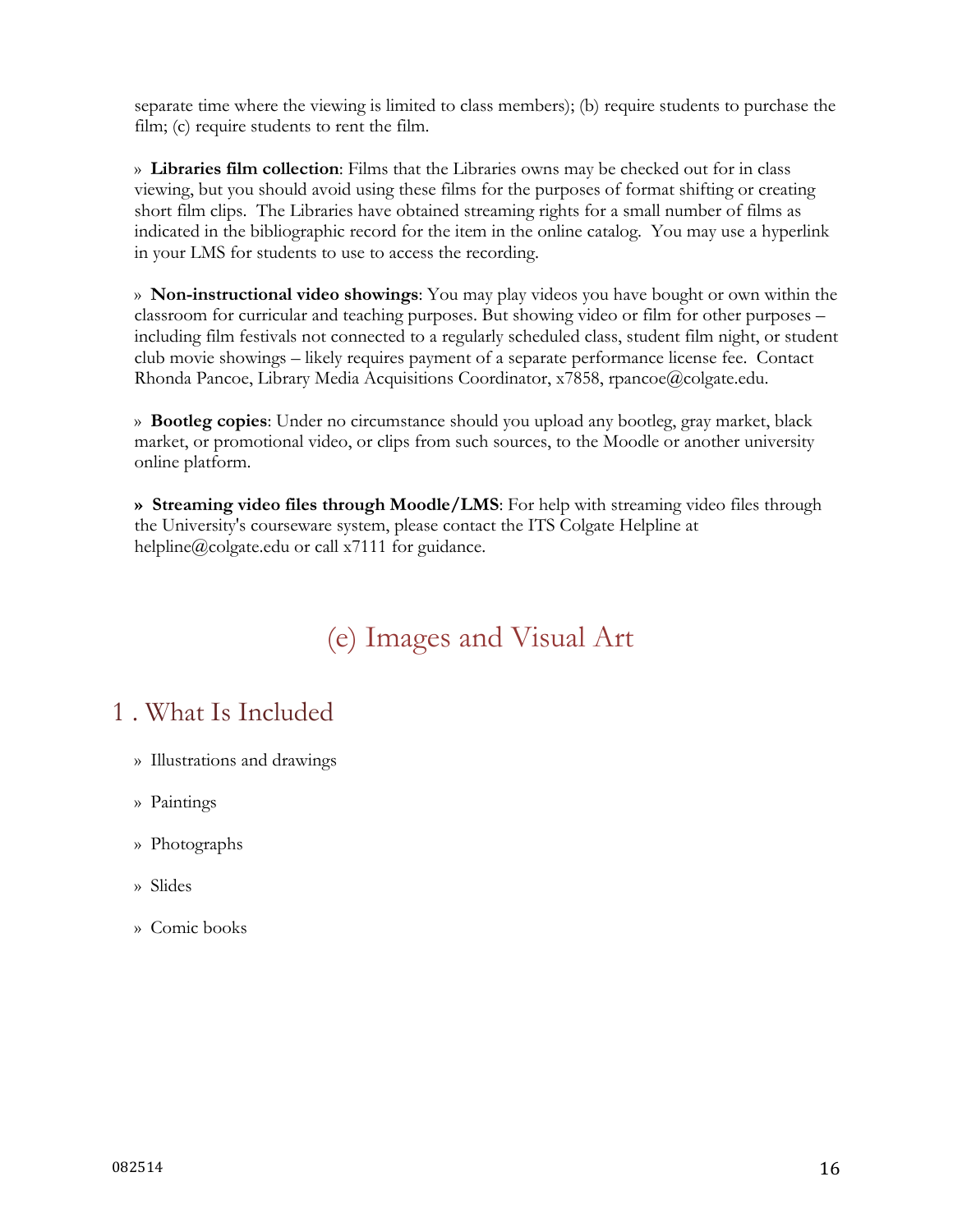# 2 . Use Recommendations

The standards for using visual art without permission are

» One entire photograph/illustration and no more than five copies of artistic or photographic images by a single artist, for a first use, are used;

OR

» If the images are in a published collection, 10% of the collection, or 15 total images, whichever is less.

### 3 . Special Circumstances

» None

# (f) Using Moodle and Other LMS Packages

» Moodle is the University's primary learning management system (LMS) although it supports the use of other platforms as well.

» Faculty members, teaching assistants, and LMS administrators should use Moodle or other LMS extensively to manage access to curricular materials.

» Where possible, link to resources from an authorized LMS instead of posting resources on the LMS.

» These recommendations focus on Moodle, but apply equally to other LMS packages.

A learning management system (LMS) is a software application that manages, administers, and tracks content and events faculty use in the online education context. An LMS also integrates with other important university computer systems, such as registration, and includes functionality that allows faculty to manage and limit content distribution to enrolled students and other authorized parties.

Colgate University has adopted Moodle as its primary learning management system, but other systems may qualify as University-authorized LMS packages.

*You are strongly encouraged to use an authorized LMS as much as possible to link to, store, and manage distribution and use of copyrighted curricular materials.*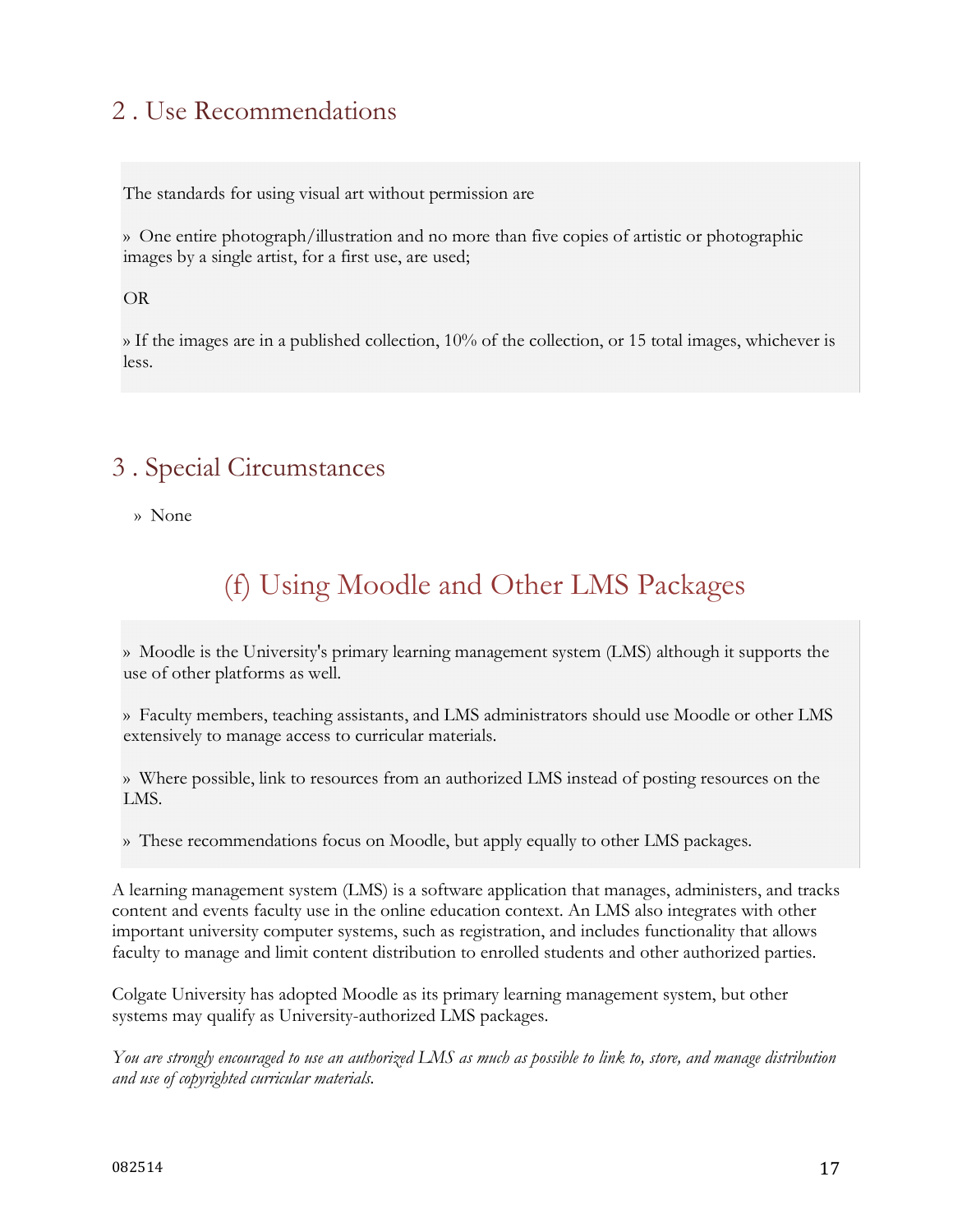#### 1. Link Instead of Post

Where possible, linking to resources from the LMS via a URL is always better than posting the content directly on the LMS. This avoids unnecessary and problematic electronic copying and distribution. Further, linking to the resource from the LMS limits access to students who are enrolled in the class; avoids having to remove posted articles at the end of each semester; limits the financial and paper costs that may arise through the production of coursepacks; and optimizes the use of resources on which the Library spends millions of dollars annually.

#### 2. Post Only Allowable Portions of the Copyrighted Work

If posting is necessary, post only allowable portions. You may perform all or part of a non-dramatic literary or musical work; perform reasonable and limited portions of other types of works; or display any work "in an amount comparable to that which is typically displayed in the course of a live classroom session." Please note that while you may show an entire audiovisual work (such as a movie) in a face-to-face classroom setting, the TEACH Act may allow only reasonable and limited portions of that same audiovisual work to be shown to online students. The Recommendations provide options and alternatives.

#### 3. Make the Work Available for a Limited Time (except for book chapters and journal articles posted via library e-reserves).

Under the TEACH Act, course administrators, whether they be faculty, teaching assistants, or LMS administrators, must prevent copyrighted works from being retained for longer than the class session. As a result, you may make a copyrighted work available as long as is needed to complete either a single class session, or several class sessions if that work continues to be "an integral part" of each of those class sessions unless you have posted book chapters and journal articles via library ereserves that are covered by the Libraries Copyright Clearance Center's Academic License. The LMS allows course administrators to define time availability options for different types of works, and you should regularly implement these options. Under no circumstances should copyrighted material be made available through the LMS beyond the date when grades are due to the Registrar.

#### 4. Prevent Dissemination of the Work

Course administrators must use technological measures that reasonably prevent enrolled students and authorized personnel (including faculty) from distributing protected works to unauthorized recipients who are not enrolled in or officially affiliated with the course. For example, instructors should only post video clips that are delivered as streaming media to prevent the clips from being downloaded by the students. Additionally, you should include a warning that further copying or distributing the work may constitute a copyright infringement.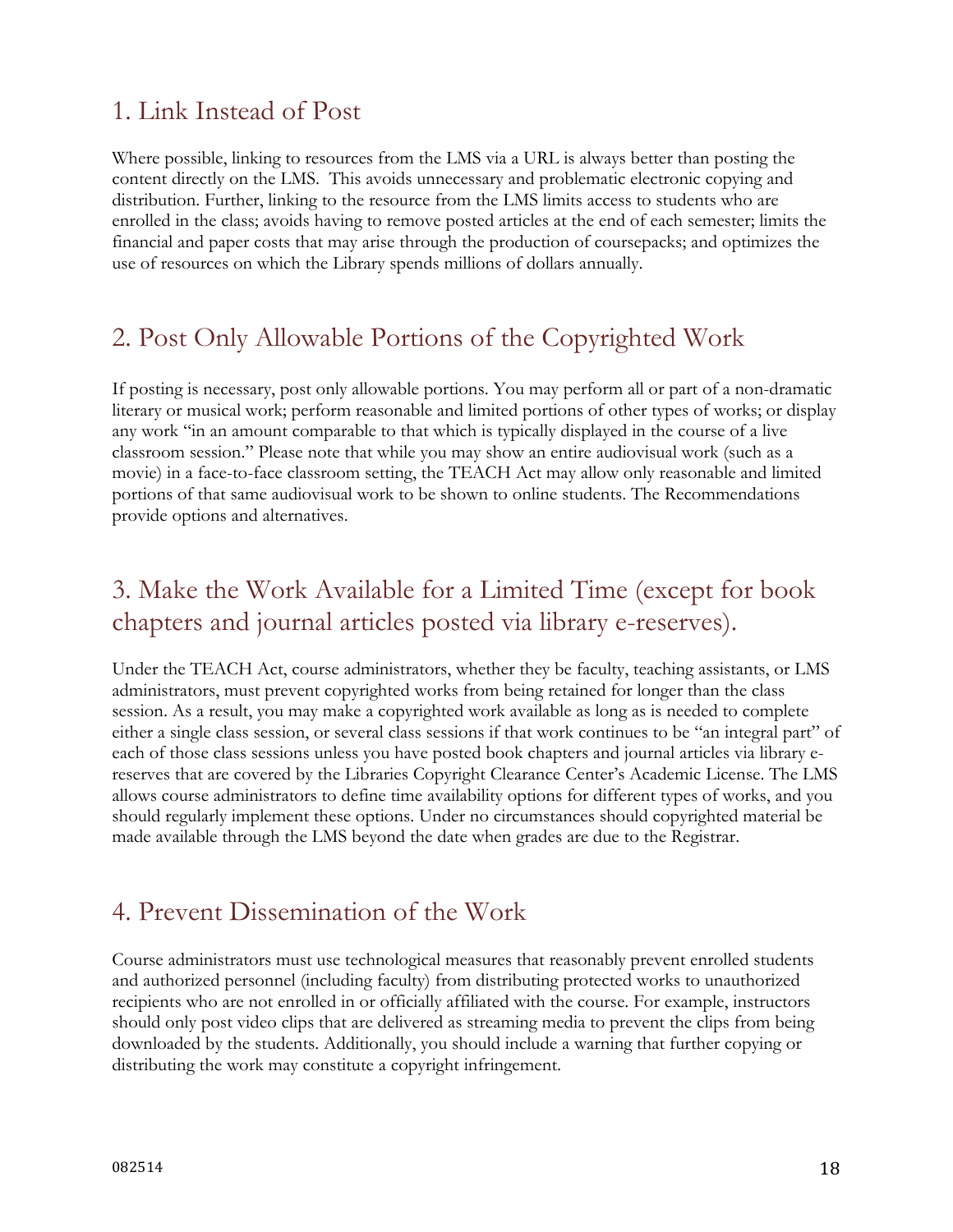### 5. Make Works Available Only to Enrolled Students

Moodle's and other authorized LMS integration with the University's registration system allows password-protected access to enrolled students, select teaching assistants, and faculty. You should strictly enforce these access rules.

#### 6 . Do Not Interfere with Existing Copyright Protections

If a protected work uses digital rights management (DRM) or other technological measures to prevent retention or unauthorized further dissemination, the faculty member must not circumvent that protection or engage in conduct that could interfere with those protections. This rule has a limited exception with respect to movie snippets that are used for comment and criticism. For more details about this exception, please see the video recommendations.

### 7 . Do Not Use the Same Work Repeatedly (except for book chapters and journal articles posted via library e-reserves).

Both copyright law and recommendations warn against using protected works repeatedly or systematically without securing the necessary permission, whether every semester or every year. Use of a work repeatedly means the faculty member had sufficient time to obtain the appropriate permissions, or to select and use alternative materials. If your curriculum requires you to use the same material repeatedly, and the University does not license that material (see "Journal Articles" and "Music and Audio," above), unless the items are book chapters and journal articles you posted via library e-reserves that are covered by the Libraries Copyright Clearance Center's Academic License, consider arranging with the Bookstore to create a coursepack.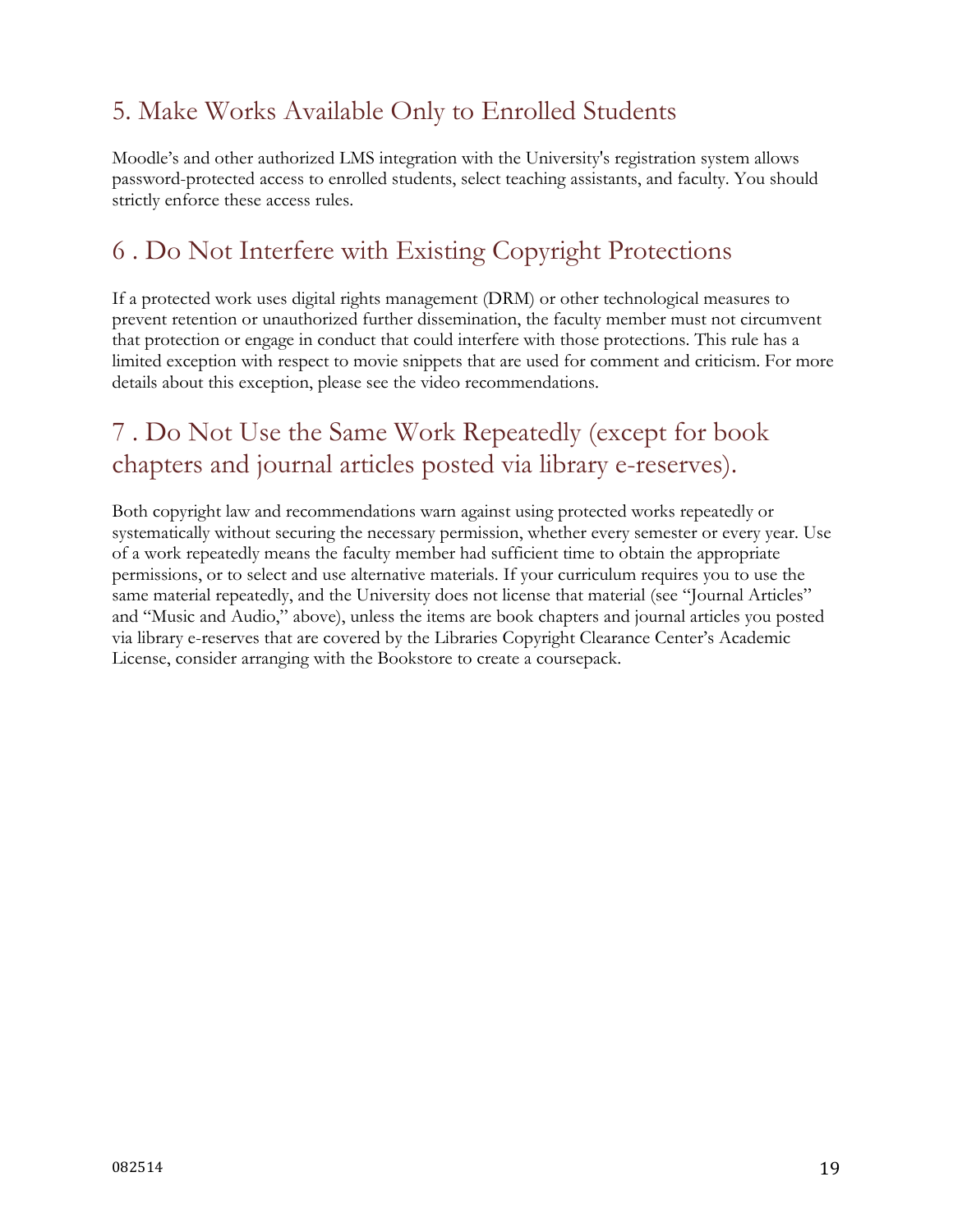# 4 Legal Principles

» Using copyrighted works through a license, exception, or fair use all are allowed; using works beyond these categories is an infringement and against University policy.

» The exceptions that allow curricular use without copyright owner's permission are the classroom teaching exception and the online teaching exception.

» Fair use allows use of copyrighted works based upon a four-factor, fact-specific test.

Using protected works for teaching purposes falls into four basic categories: use through a license, use through a statutory exception, use through the fair use doctrine, and infringing use. A work that is not subject to copyright protection is open to unrestricted use.

This section summarizes the basic legal principles that govern use under each of these categories. All of these principles have been incorporated into the previous sections.

# (a) Unlimited Uses

As a general rule, you may use works for teaching purposes without limitations in the following circumstances:

- 1. You own the copyright (not just physical possession of the work);
- 2. The work is in the public domain; or
- 3. The work does not qualify for copyright protection.
- 4. The work is allowed through a license.

If any of these circumstances apply, you need not worry about any copyright issues.

# (b) Allowable Uses: Licenses

A license is a contract that allows access to information under certain terms and conditions. The license's terms and conditions will govern who can access the information and what authorized users can do with the information.

Today, license contracts govern access to and use of most electronic information, including journal articles and e-books. (License agreements also govern the creation of printed coursepacks.) The Libraries negotiates and maintains licenses that allow the university community to access and use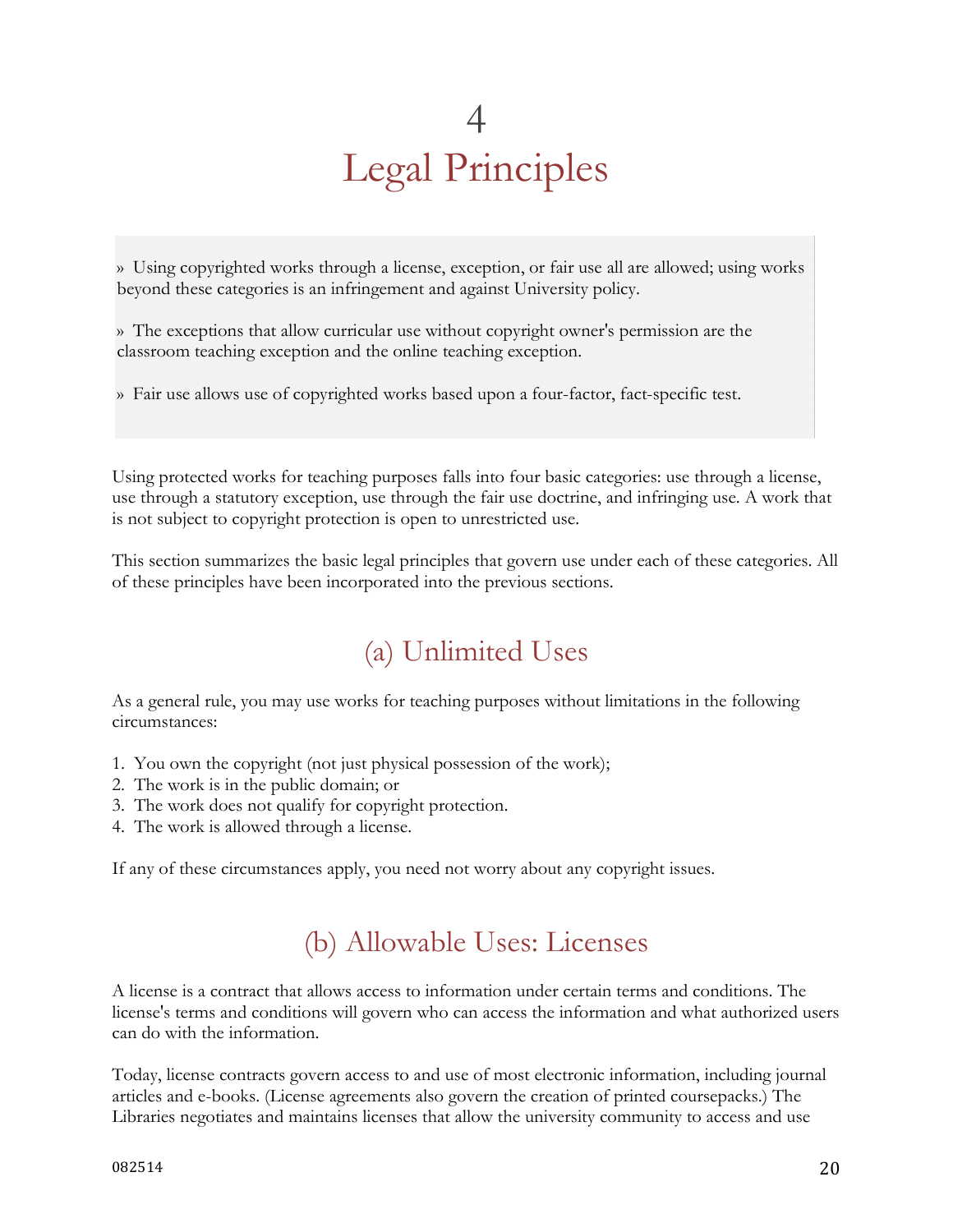journals, e-books, and special collections materials. Additionally, the University negotiates and maintains licenses that allow the University community to play music for educational purposes.

The rules for using licensed information for teaching purposes vary according to vendor, medium, and type of information. By and large, however, faculty members can broadly use licensed works repeatedly for curricular purposes. Specific recommendations for using specific types of media are provided in Section 3.

This includes the Copyright Clearance Center (CCC) Academic License. This brings CCC's Academic Repertoire, an extensive collection of rights owned by publishers whose materials are frequently used by colleges and universities, into the web of rights Colgate University uses to manage copyright infringement risk. The Annual License allows faculty, students and staff at Colgate to copy and distribute the Academic Repertoire's *text-based materials*, such as book chapters, journal articles, a poem, essay or excerpt, through electronic reserves, a course management system, coursepacks, classroom handouts, research collaboration and administrative communications. The Academic Repertoire includes over a million titles.

# (c) Allowable Uses: Statutory Exceptions

Statutory exceptions are laws that allow members of the public to use limited portions of a protected work without permission, and possibly without requiring payment of a license fee. Exceptions balance the copyright owner's exclusive rights. A copyright owner generally has five exclusive rights, depending upon the type of work. Those exclusive rights are:

- » The right to reproduce (or copy) a protected work;
- » The right to create derivative works (or adaptations) based upon a protected work;
- » The right to distribute a protected work;
- » The right to display a protected work publicly; and
- » The right to perform a protected work publicly.

Exceptions, so-called because they serve as exceptions to one or more of these exclusive rights, are also called "limitations" because they limit the rights of the copyright owner.

There are two exceptions that govern use of protected works for curricular purposes: the performance and display exception for classroom teaching; and the performance and display exception for distance and online teaching. The remainder of this section summarizes these exceptions and how they affect your use of copyrighted works.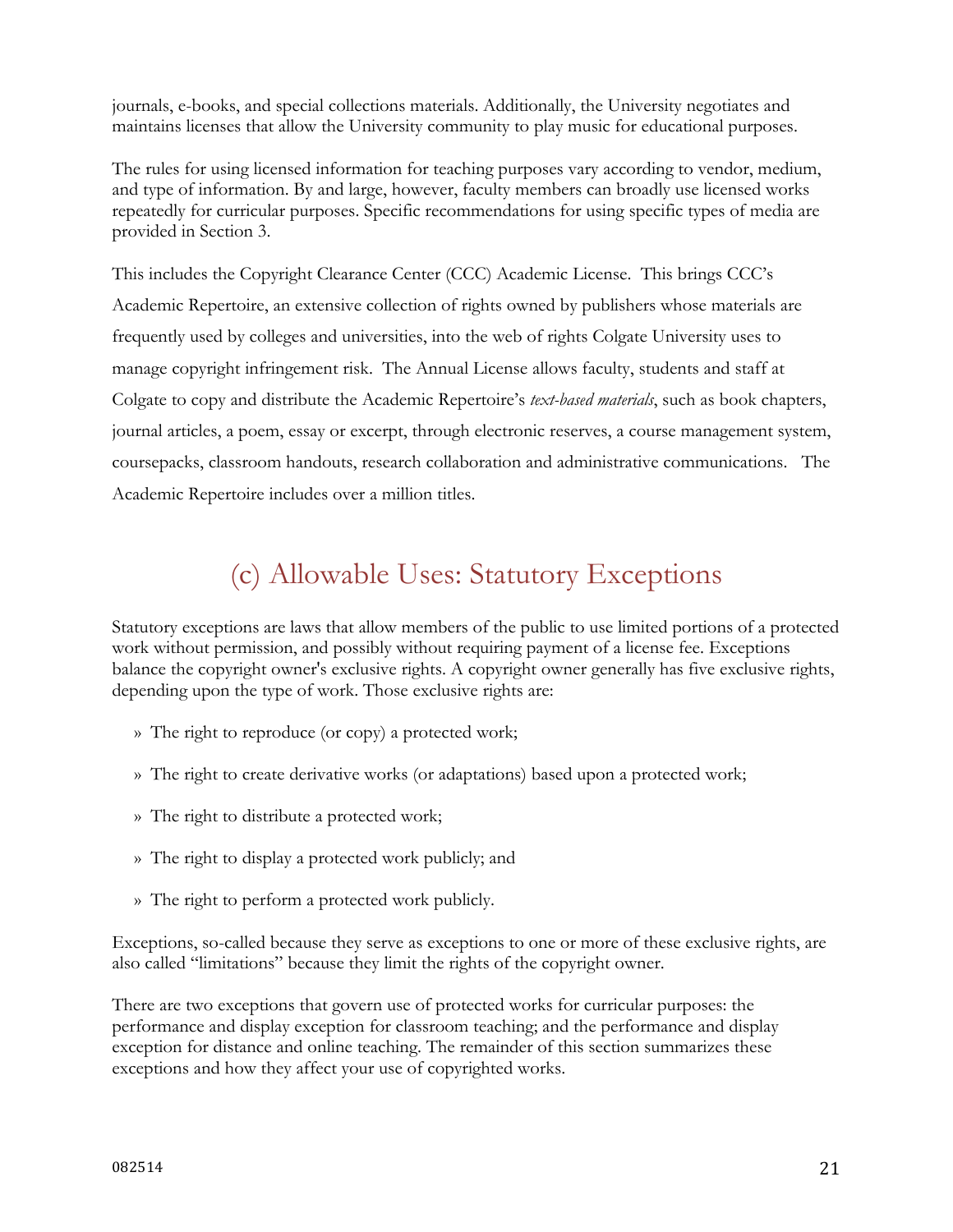### 1 . Classroom Teaching Exception

The classroom teaching exception allows University faculty members and their students to perform and display protected works in the course of face-to-face teaching within a classroom. Examples of allowable performances and displays within the classroom setting include:

- » Playing a film or video;
- » Showing photographs or photographic slides;
- » Reading passages aloud from a book or journal article;
- » Projecting a journal article, photograph, or movie onto a screen or whiteboard;
- » Playing recorded music in the classroom;
- » Playing live music in the classroom.

You and your students may do any of these or similar activities under the following conditions:

» The activity must occur in a physical classroom, or other space that the University uses regularly for teaching;

» The source material that is being performed or displayed is legally owned or obtained.

The classroom teaching exception does not allow copying, adapting, or distribution of protected works. Those activities, however, may be allowable under a separate exception or fair use.

#### 2 . Distance and Online Teaching Exception

The online teaching exception, which was codified in 2002 legislation commonly known as the TEACH Act, allows educational use of protected works while preserving use restrictions that Congress established in 1998 in the Digital Millennium Copyright Act.

The TEACH Act allows faculty members to use portions of certain types of works for online education. The acceptable uses are:

- » Reading non-dramatic literary works such as books, journal articles, novels, or poems;
- » Performing non-dramatic musical works;

» Performing limited and reasonable portions of other types of works, including limited portions of movies and screenplays; and

» Displaying works in an amount that is comparable to what would be used inside the classroom.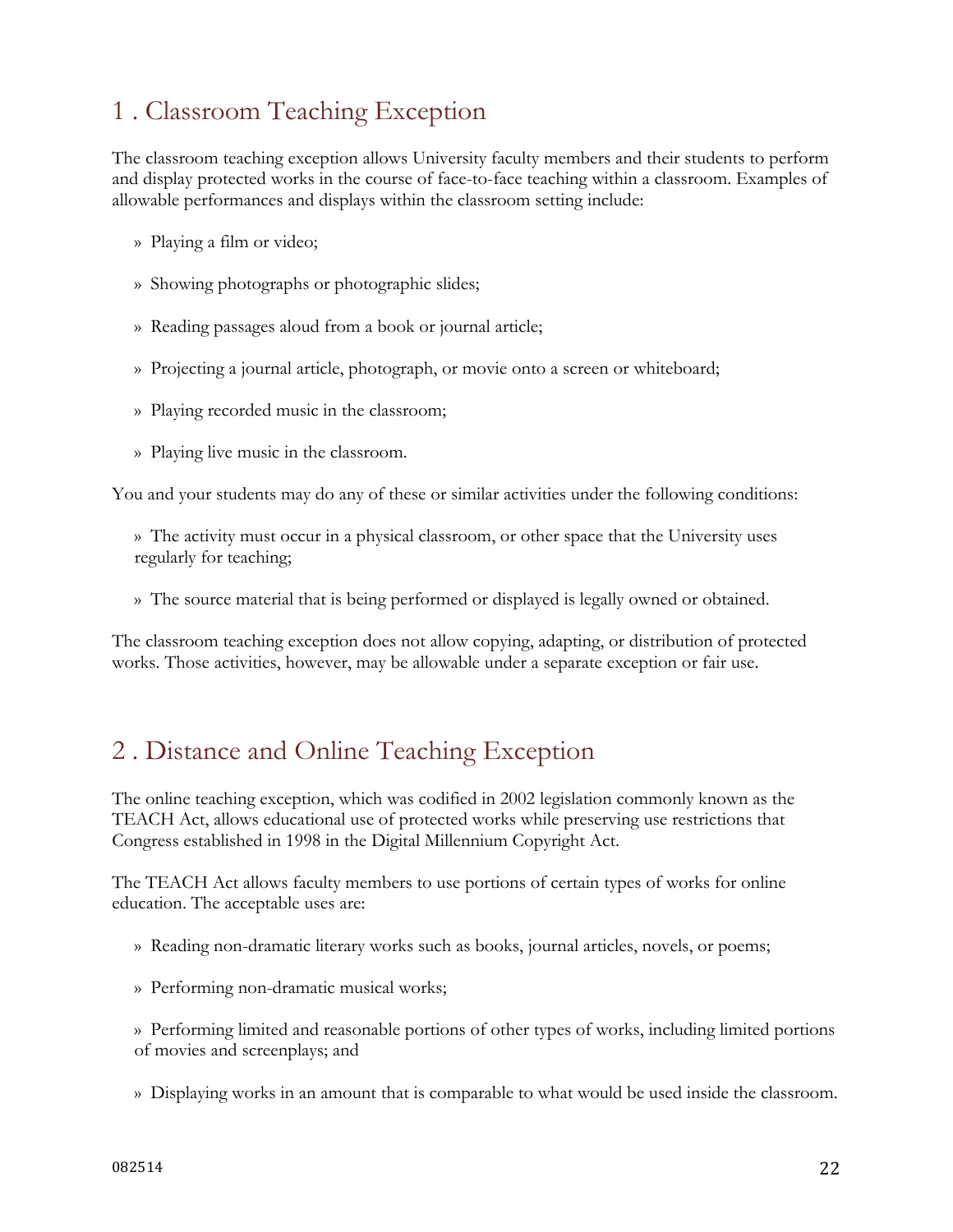Faculty members and their students may use protected works in these ways under the following conditions:

» The faculty member orders or supervises the performance or display;

» The faculty member moderates the performance or display;

» The faculty member limits the source material only to those students who are officially enrolled in the class;

» The performance or display is an integral part of the class session;

» The performance or display is directly related to the curricular content;

» The source material that is being performed or displayed is legally owned or obtained;

» The instructor must use technological measures that reasonably prevent "unauthorized further dissemination of the work in accessible form by such recipients to others." For example, instructors should only post video clips that are delivered as streaming media to prevent the clips from being downloaded by the students.

» Instructors should include a warning that copying or disseminating the work constitutes a violation of the Copyright Act.

» If a copyrighted work uses a technological measure to prevent retention or unauthorized further dissemination, the transmitting body or institution cannot "engage in conduct that could reasonably be expected to interfere" with those measures.

» The source material is not a textbook; and

» The source material is not a work that is produced primarily for use in online education. (In such an instance, the license agreement would govern use of that work.)

Faculty members must meet all conditions to qualify for the online teaching exception.

# (d) Fair Use

The fair use doctrine is an additional set of criteria that indicate whether the actual or proposed use of a copyrighted work is allowable without first receiving the copyright owner's permission, or without providing compensation to that copyright owner. While courts have considered and ruled upon the fair use doctrine innumerable times, there is no concrete definition or calculation of what uses—in amount, type, or context—automatically constitute fair uses. Since each fair use situation raises its own facts, no generally applicable definition is possible.

The fair use criteria are outlined in four standards, which Congress codified in Section 107 of the current Copyright Act. Those four standards are: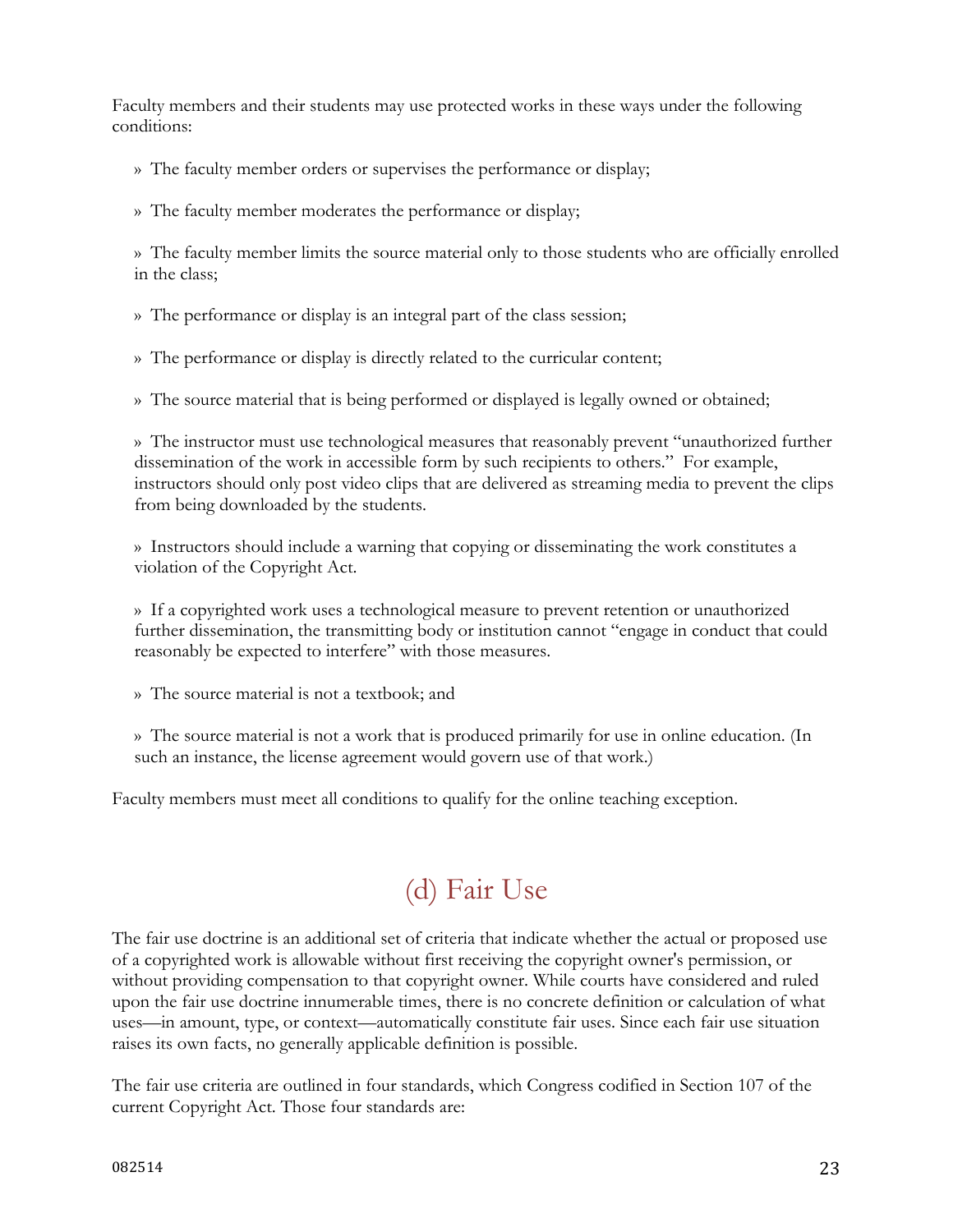1. The purpose and character of the use, including whether such use is of a commercial nature or is for nonprofit educational purposes;

2. The nature of the copyrighted work;

3. The amount and substantiality of the portion used in relation to the copyrighted work as a whole; and

4. The effect of the use upon the potential market for or value of the copyrighted work.

Although you may decide after assessing the four factors that your use is fair, only a judge, jury, or arbitrator may make a binding determination regarding fair use if a copyright owner decides to enforce his/her rights.

The fair use exception is available to all faculty members for all types of works in any medium, even if their actual or prospective use of protected works does not qualify for either of the teaching exceptions that have been outlined above. The Libraries' Head of User Services will provide additional information about the fair use doctrine and assistance with making fair use determinations in training sessions and individual advisory sessions beyond this Guide.

# (e) Infringing Uses

Any use of a protected work that is outside the scope of a statutory exception and has not been licensed is a copyright infringement and a violation of University policy.